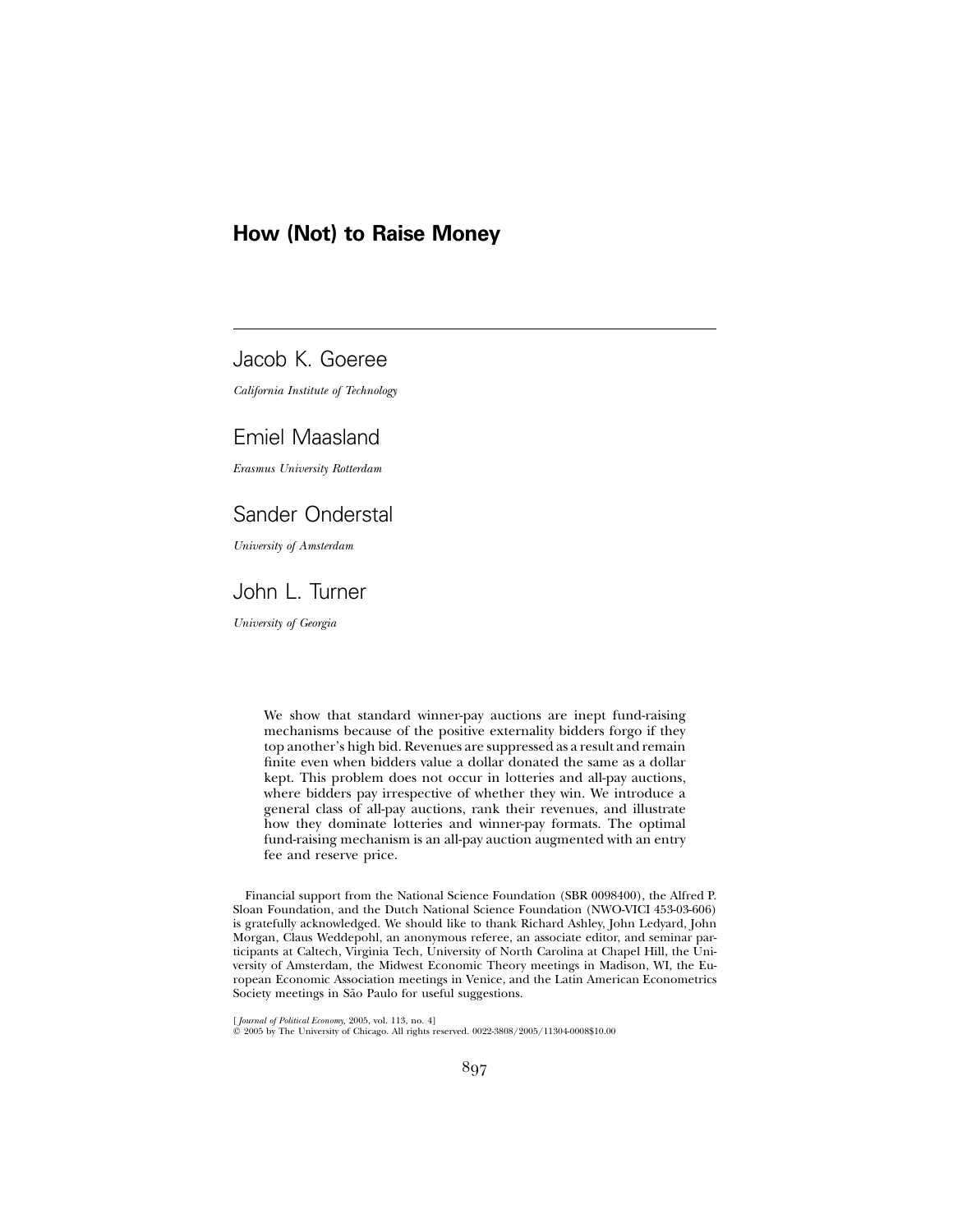#### **I. Introduction**

It is well known that mechanisms used to finance public goods may yield disappointing revenues because they suffer from a free-rider problem. For example, simply asking for voluntary contributions generally results in underprovision of the public good (e.g., Bergstrom, Blume, and Varian 1986). From a theoretical viewpoint, Groves and Ledyard (1977) solved the decentralized public-goods provision problem by identifying an optimal tax mechanism that overcomes the free-rider problem. This theoretical mechanism contrasts with practical ways to raise money for a public good such as lotteries and auctions. Even the voluntary contribution method is commonly observed in practice, despite its inferior theoretical properties. The coexistence of these alternative formats raises the obvious question: Which method is superior at raising money?

Morgan's (2000) work constitutes an important first step in answering this question. He studies the fund-raising properties of lotteries and makes the point that the public-good free-rider problem is mitigated by the negative externality present in lotteries. This negative externality occurs because an increase in the number of lottery tickets that one person buys lowers others' chances. As a result, lotteries have a net positive effect on the amount of money raised vis-à-vis voluntary contributions. A similar negative externality emerges in auctions, where a bidder's probability of winning is negatively affected by more aggressive bidding behavior of others.

A priori, most economists would probably expect that auctions are superior to lotteries in terms of raising money. Unlike lotteries, auctions are efficient; in equilibrium, the bidder with the highest value for the object places the highest bid and wins. This efficiency property promotes aggressive bidding and boosts revenue, suggesting that lotteries are suboptimal. However, fund-raisers that use lotteries, or "raffles," are quite prevalent, which casts doubt on the empirical validity of this conclusion.

The flaw in the above argument stems from a separate problem that emerges in auctions in which only the winner pays. When a bidder tops the highest bid of others, she wins the object but concurrently eliminates the benefit she would have derived from free-riding off that (previously highest) bid. The possible elimination of positive externalities associated with others' high bids exerts downward pressure on equilibrium bids in winner-pay auctions. Notice that this feature does not occur in lotteries in which all nonwinning tickets are paid.

In this paper we determine the extent to which bids are suppressed in winner-pay auctions and find that these formats yield dramatically low revenues. Even when bidders value \$1.00 given to the public good the same as \$1.00 for themselves, revenues are finite. In contrast, lotteries generate arbitrarily large revenue in this case, notwithstanding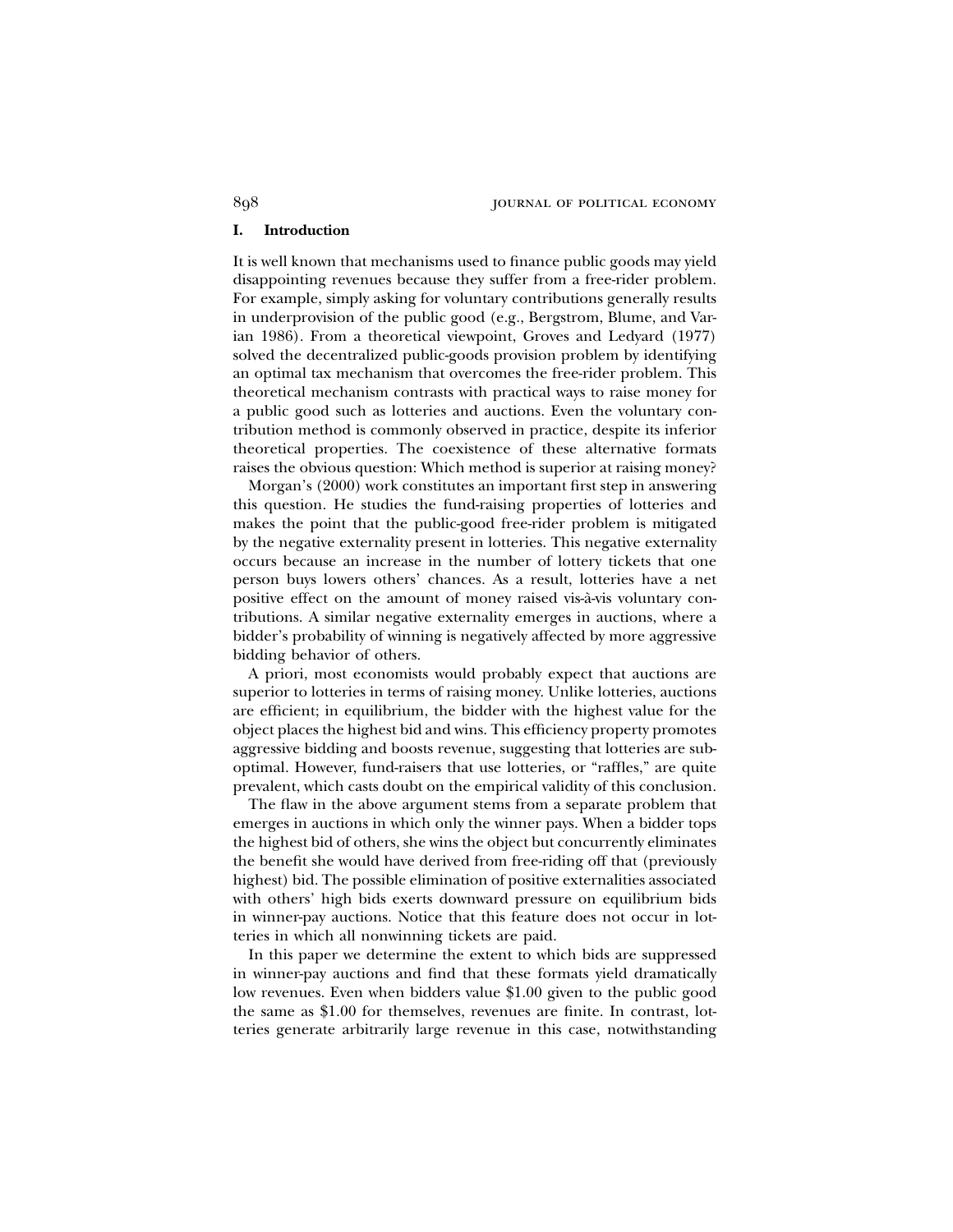their inefficiency. Though extreme, this example suggests that it may make sense to use lotteries instead of winner-pay auctions to raise money.

The main virtue of lotteries in the above example, that is, that all tickets are paid, can be incorporated into an efficient mechanism. "Allpay" auctions, where everyone pays irrespective of whether they win or lose, avoid the problems inherent in winner-pay auctions. Since they are also efficient, they are prime candidates for superior fund-raising mechanisms. In this paper, we prove this intuition correct. We introduce a general class of all-pay auctions, rank their revenues, and illustrate the extent to which they dominate winner-pay auctions and lotteries. Furthermore, we show that the optimal fund-raising mechanism is among the all-pay formats we consider.

Adding an all-pay element to fund-raisers seems very natural. Indeed, the popularity of lotteries as means to finance public goods indicates that people are willing to accept the obligation to pay even though they may lose. Presumably, the costs of losing the lottery are softened because they benefit a good cause. In some cases, it may even be awkward to not collect all bids. Suppose, for instance, that a group of parents submit sealed bids for a set of prizes that are auctioned, knowing that the proceeds benefit their children's school. Some parents may be offended when told they contributed nothing because they lost the auction or, in other words, because their contributions were not high enough.

This paper is organized as follows. In Section II, we consider winnerpay auctions in which bidders derive utility from the revenue they generate. We build on the work of Engelbrecht-Wiggans (1994), who studies such auctions for the two-bidder case. We extend his finding that secondprice auctions revenue-dominate first-price auctions by showing that both auctions may be dominated by a third-price auction. The main point of Section II, however, is punctuated by a novel revenue equivalence result for the case in which people are indifferent between a dollar donated and a dollar kept. We show that the amount of money generated in this case is identical for all winner-pay formats and surprisingly low.

In Section III we introduce a general class of all-pay auctions. We show how these formats avoid the shortcomings of winner-pay auctions and we rank their revenues.<sup>1</sup> We demonstrate that an increase in the number of bidders may decrease revenues as low bids more and more resemble voluntary contributions. Fund-raisers can therefore benefit from limiting the number of contestants. In Section IV we derive the

<sup>&</sup>lt;sup>1</sup> A related paper is that of Krishna and Morgan (1997), who study first-price and secondprice all-pay auctions. They show that when bidders' values are affiliated, revenue equivalence does not hold. Baye, Kovenock, and de Vries (1998, 2000) also study these all-pay formats with affiliated values and consider their applications in a wide variety of two-person contests, including patent races, lobbying, and litigation.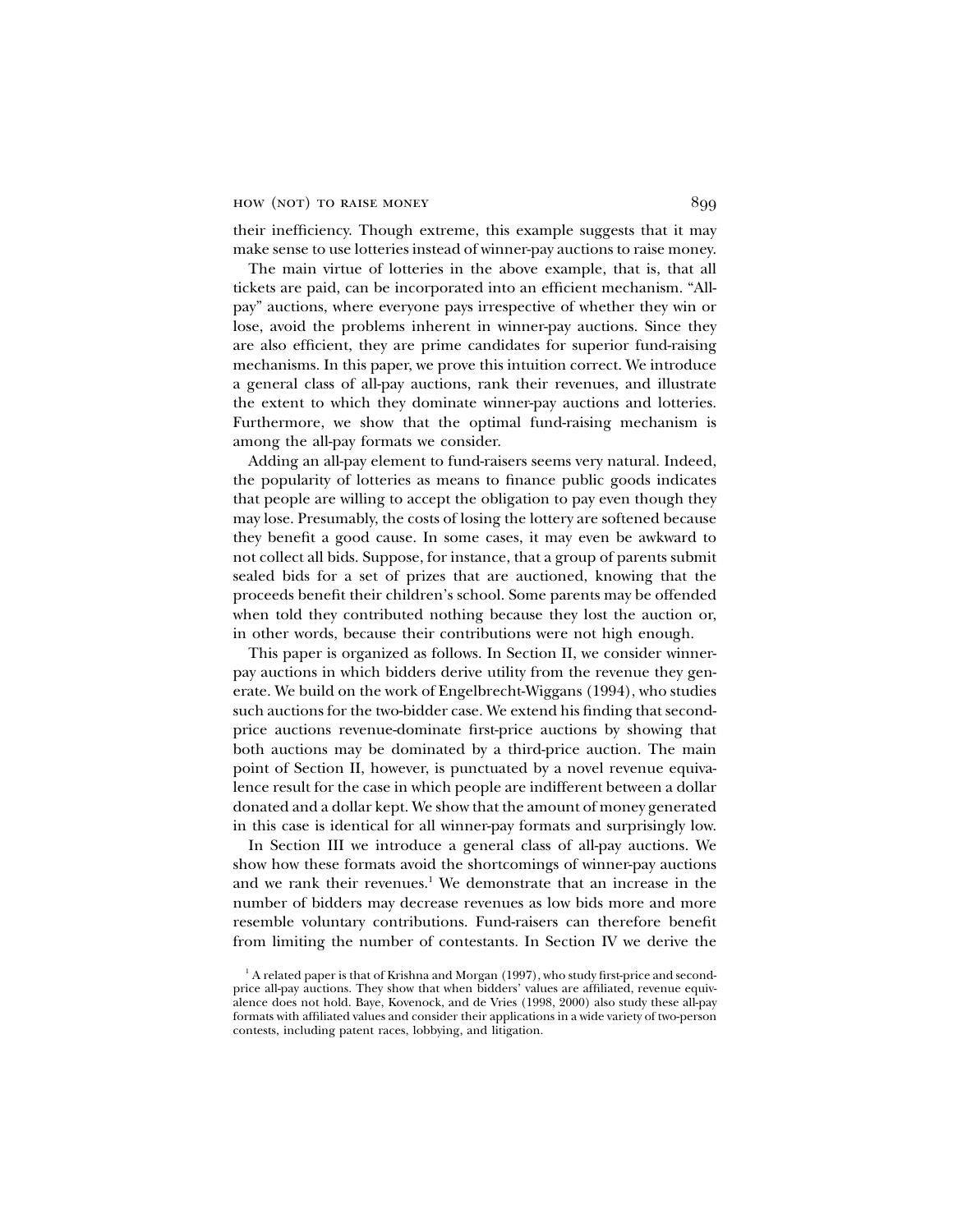optimal fund-raising mechanism, which involves both an entry fee and a reserve price.

Our work is related to several papers that consider auctions in which losing bidders gain by driving up the winner's price. In takeover situations, for example, losing bidders who own some of the target's shares ("toeholds") receive payoffs proportional to the sales price (e.g., Singh 1998; Bulow, Huang, and Klemperer 1999). A related topic is the dissolution of a partnership, as analyzed by Cramton, Gibbons, and Klemperer (1987). Graham and Marshall (1987) and McAfee and McMillan (1992) study "knockout auctions," where every member of a bidding ring receives a payment proportional to the winning bid. Other examples include creditors bidding in bankruptcy auctions (Burkart 1995) and heirs bidding for a family estate (Engelbrecht-Wiggans 1994). These papers restrict attention to standard winner-pay auctions, that is, firstprice, second-price, and English auctions. Another important difference is our assumption of a public-good setting: one bidder's benefit from the auction's revenue does not diminish its value to others.

The paper most closely related to ours is the one by Engers and McManus (2003), who consider "charity auctions."<sup>2</sup> They consider firstprice and second-price auctions and extend Engelbrecht-Wiggans's (1994) ranking to the *n*-bidder case. Our results, however, demonstrate that (i) there exist other winner-pay formats that revenue-dominate the second-price auction, and (ii) all winner-pay formats are poor fundraisers. Engers and McManus find that a first-price all-pay auction yields a higher revenue than a first-price auction, but that its revenue may be more or less than that of a second-price auction. Our paper provides a framework to explain these results and gives a more general ranking of all-pay revenues. In addition, we prove that the lowest-price all-pay auction augmented with an entry fee and reserve price is the optimal fundraising mechanism.

Finally, our work is related to that of Jehiel, Moldovanu, and Stacchetti (1996), who consider auctions in which the winning bidder imposes an individual-specific negative externality on the losers. One important difference is that the magnitudes of the externalities that occur in fundraisers are endogenously determined, whereas those considered by Jehiel et al. are fixed.

## **II. Winner-Pay Auctions**

In this section we consider "standard" auctions in which only the winner has to pay. We start with a simple three-bidder example to illustrate and

<sup>&</sup>lt;sup>2</sup> See Ledyard (1978) for an early evaluation of the use of auctions to raise money for a public good.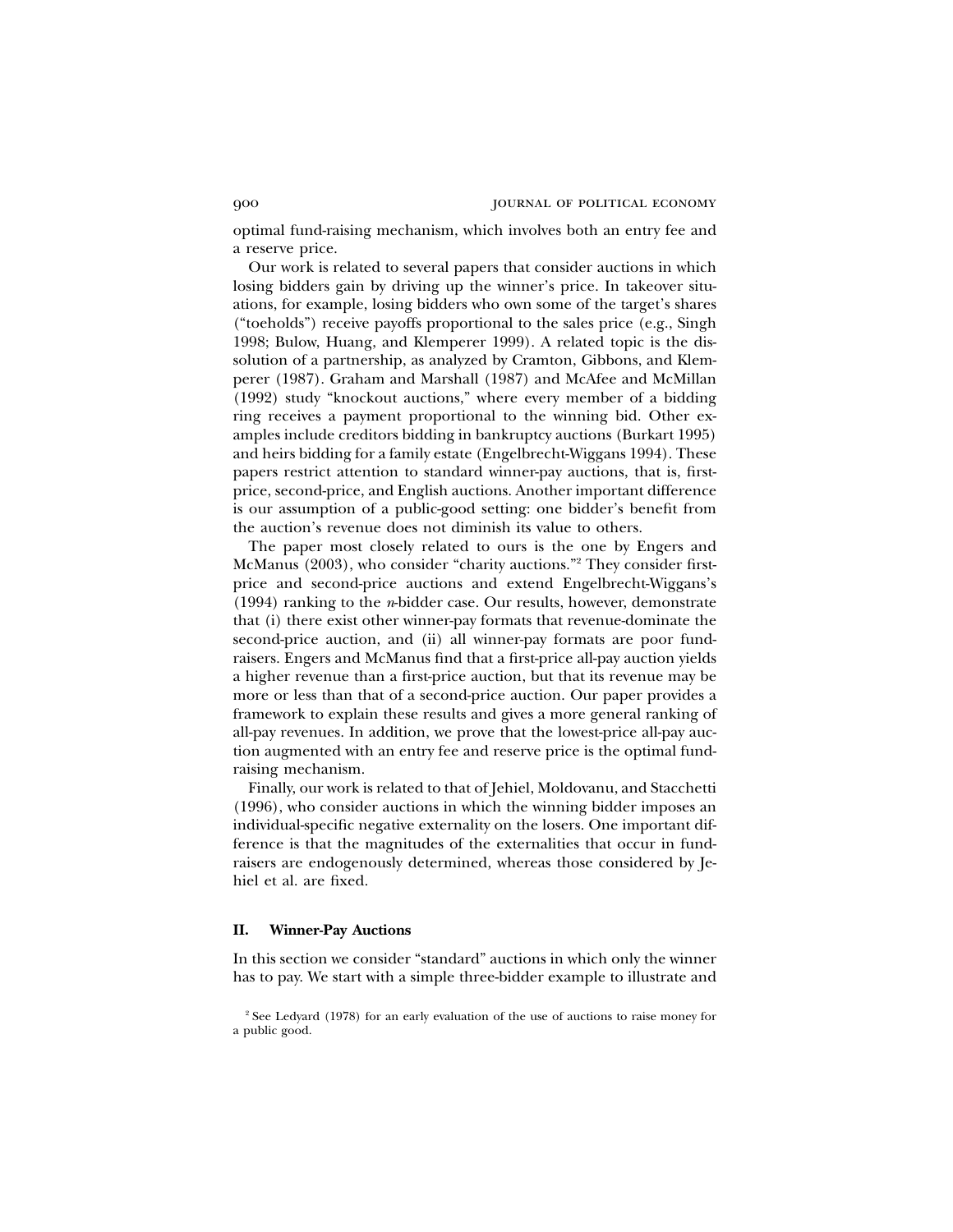extend previous results in the literature and, more important, to demonstrate that winner-pay auctions are poor at raising money. We underscore our point by proving a novel revenue equivalence result: when bidders value \$1.00 given to the public good the same as \$1.00 for themselves, the revenue generated is identical for all winner-pay auctions. Most important, however, revenue in this case is only the expected value of the highest order statistic.

Consider three bidders who compete for a single indivisible object. Suppose that bidders' values are independently and uniformly distributed on [0, 1] and the auction's proceeds accrue to a public good that benefits the bidders. We assume a particularly simple linear "production technology" in which every bidder receives  $\alpha$  from \$1.00 spent on the public good. Hence, bidders in the auction receive  $\alpha R$  in addition to their usual payoffs, where *R* is the auction's revenue. Engelbrecht-Wiggans (1994) first studied auctions in which bidders benefit from the auction's revenue. He derived the optimal bids for the first-price and second-price auctions when there are two bidders. His answers, however, can easily be extrapolated to our three-bidder example. In the first-price auction, equilibrium bids  $are^3$ 

$$
B_{1,3}(v) = \frac{2v}{3 - \alpha},
$$
 (1)

where the first subscript indicates the auction format and the second the number of bidders. Similarly, equilibrium bids in the second-price auction are

$$
B_{2,3}(v) = \frac{v + \alpha}{1 + \alpha}.\tag{2}
$$

Since the bidding functions are linear, revenues follow by evaluating (1) and (2) at the expected value of the highest and second-highest of three draws:  $R_{1,3} = 3/(6 - 2\alpha)$  and  $R_{2,3} = (1 + 2\alpha)/(2 + 2\alpha)$ . Note that  $R_{1,3} = R_{2,3} = \frac{1}{2}$  when  $\alpha = 0$ , which is the usual revenue equivalence result, and  $R_{1,3} = R_{2,3} = \frac{3}{4}$  when  $\alpha = 1$ . For intermediate values of  $\alpha$  we have  $R_{2,3} > R_{1,3}$ , a result first shown by Engelbrecht-Wiggans for the case of two bidders.

This suggests that the second-price auction should be preferred for fund-raising. The result is of limited interest, however, since it is easy

$$
\pi^{\epsilon}(B_{1,3}(w) \,|\, v) \,=\, [\,v - (1-\alpha) \, B_{1,3}(w)\,]\, w^2 + \alpha \int_{\!-w}^{1} \, B_{1,3}(z) \, dz^2.
$$

It is easy to verify that the first-order condition for profit maximization is  $\partial_{\nu} \pi^{\nu} (B_{1,3}(w) | \nu) = 2(v - w) w$ , so it is optimal for a bidder with value *v* to bid  $B_{1,3}(v)$ .

<sup>3</sup> Consider a bidder with value *v* who bids as though he has value *w* and faces rivals who bid according to  $B_{1,3}(\cdot)$ . The expected payoff is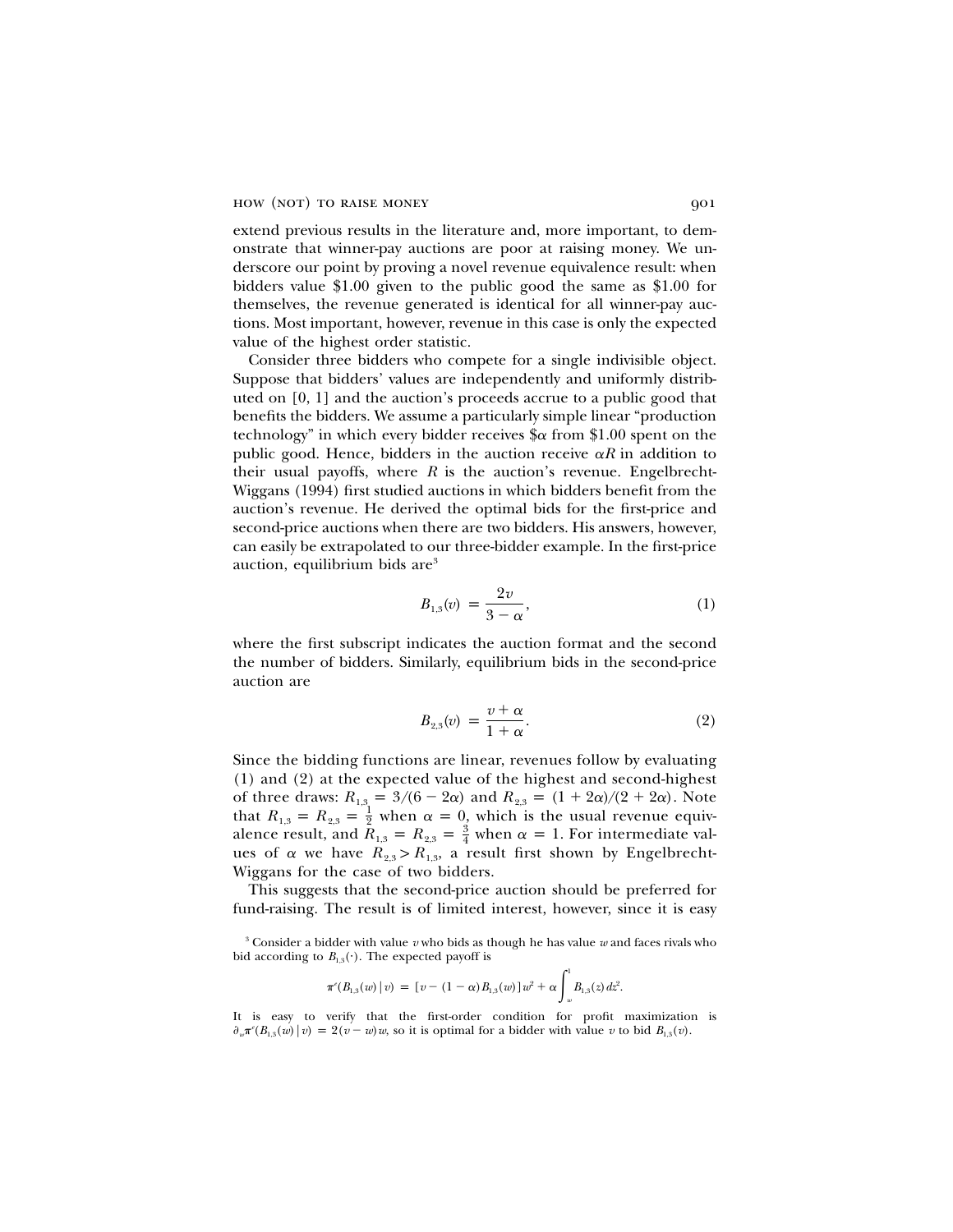

Fig. 1.—Revenues from a first-price (short dashes), second-price (long dashes), and third-price (solid line) auction with three bidders for  $0 \le \alpha \le 1$ .

to find other formats that revenue-dominate the second-price auction. Consider, for instance, a third-price auction in which the winner has to pay the third-highest price. Equilibrium bids for this format are given by

$$
B_{3,3}(v) = \frac{2(v - \alpha)}{1 - \alpha} + \frac{\alpha}{2(1 - \alpha)} \left[1 + \sqrt{1 + (8/\alpha)}\right] (1 - v)^{(1/2)\left[\sqrt{1 + (8/\alpha)} - 1\right]}
$$
\n(3)

with corresponding revenue

$$
R_{3,3} = \frac{1 - \alpha + 3\alpha^2 [3 - \sqrt{1 + (8/\alpha)}]}{2(1 - \alpha)(1 - 3\alpha)}.
$$
 (4)

Also, the third-price auction yields revenue of one-half when  $\alpha = 0$  as dictated by the revenue equivalence theorem and three-fourths when  $\alpha = 1$ . For intermediate values of  $\alpha$ , the third-price auction results in higher revenues than the other two formats, as shown in figure 1.

The revenue equivalence result for  $\alpha = 1$  holds quite generally. Consider a setting with *n* bidders whose values are identically and independently distributed on [0, 1] according to a distribution  $F(\cdot)$ <sup>4</sup>. To derive the amount of money raised when  $\alpha = 1$ , we focus on the first-price auction, for which it is a weakly dominant strategy to bid one's value. To verify this claim, consider bidder 1 and let  $b_{-1} = \max_{i=2,...,n} \{b_i\}$  denote the highest of the others' bids. When  $v_1 \ge b_{-1}$ , bidder 1's expected payoff

<sup>4</sup> Throughout this paper we assume that the corresponding probability density function  $f(\cdot)$  is positive and continuous.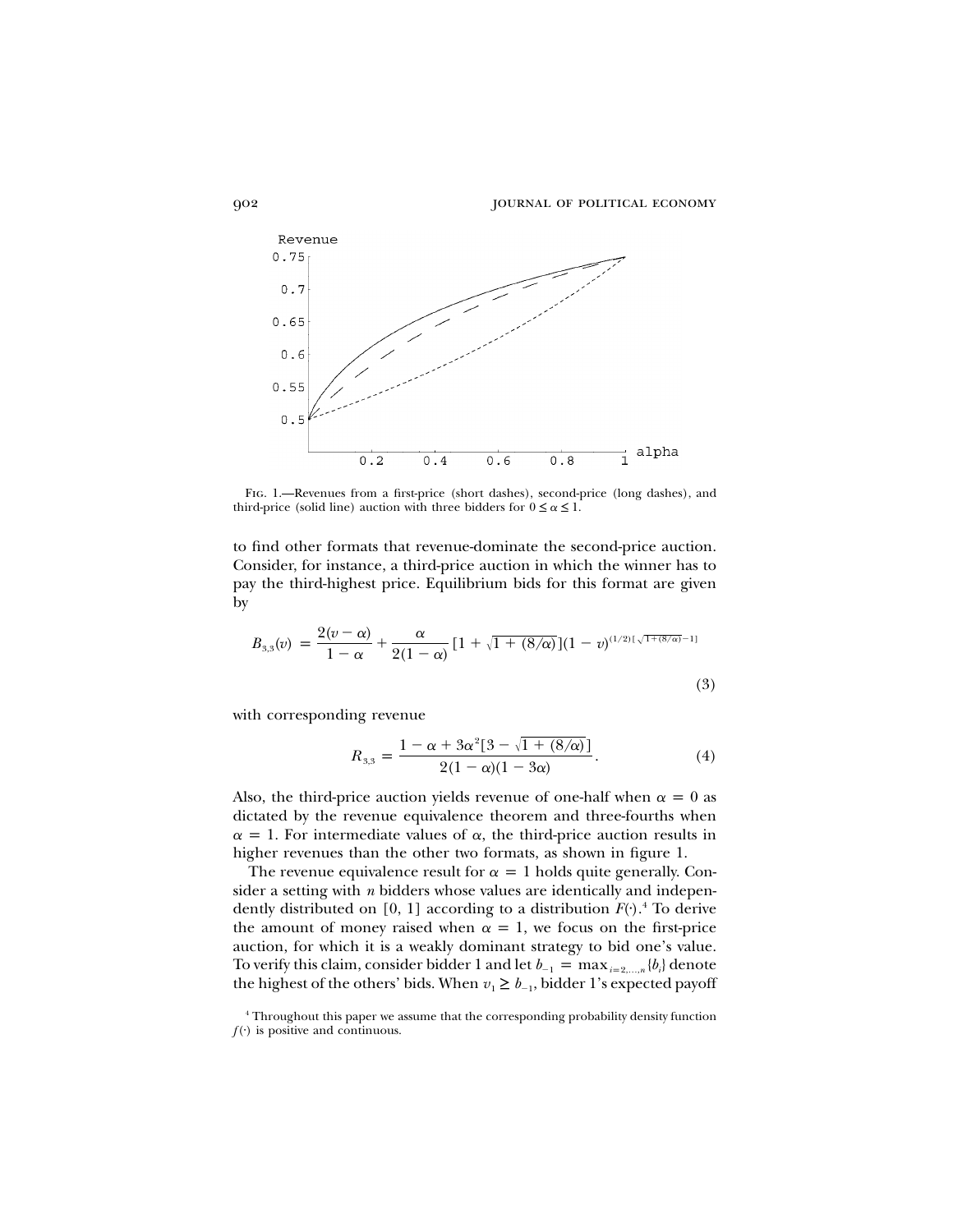when she bids her value is  $v_1$ , and she gets the same payoff for all bids with which she wins. When she bids too low and loses the auction, however, her expected payoff becomes  $b_{-1} < v_1$ . In other words, bidder 1 never gains but may lose when choosing a bid different from her value. Similarly, when  $v_1 < b_{-1}$ , bidder 1's expected payoff when she bids her value is  $b_{-1}$ . This payoff is the same for all bids with which she loses, but a bid that would lead her to win the auction yields a lower expected payoff equal to  $v_1$ . So it is optimal to bid one's value, and the auction's revenue is simply the expected value of the highest order statistic. We next show that other winner-pay formats yield the same revenue (see the Appendix for a proof). Let  $Y_k^n$  denote the *k*th-highest order statistic from *n* value draws.

PROPOSITION 1. The revenue of any winner-pay auction is  $E(Y_2^n)$  for  $\alpha = 0$  and  $E(Y_1^n)$  for  $\alpha = 1$ .

This revenue equivalence result is somewhat interesting in its own right, but the main point is that winner-pay auctions are ineffective at raising money. Revenues are increasing with  $\alpha$  (see fig. 1), so the highest revenue should be expected for  $\alpha = 1$ . In this extreme case bidders are indifferent between keeping \$1.00 for themselves and giving it to the public good, yet revenues are only  $E(Y_1^n)$  in a winner-pay auction. We show below that bidders would spend their entire budgets if a lottery or all-pay auction were used.

#### **III. All-Pay Auctions**

The problem with winner-pay auctions is one of opportunity costs. A high bid by one bidder imposes a positive externality on all others, who forgo this positive externality if they top the high bid. Bids are suppressed as a result, and so are revenues. This would not occur in situations in which every bidder pays, regardless of whether they win or lose.<sup>5</sup> In this section, we introduce *k*th-price all-pay auctions in which the highest bidder wins, the  $n - k$  lowest bidders pay their bids, and the *k* highest bidders pay the *k*th-highest bid.

<sup>5</sup> Morgan (2000) considers lotteries as ways to fund public goods. Lotteries have an "allpay" element in that losing tickets are not reimbursed. A major difference is that lotteries are not, in general, efficient; i.e., they do not necessarily assign the object for sale to the bidder who values it the most. Indeed, even in symmetric complete information environments in which efficiency plays no role, lotteries tend to generate lower revenues because the highest bidder is not necessarily the winner. To see this, suppose that the prize is worth *V* to all bidders. In a lottery the optimal number of tickets to buy is  $(n 1) V/[n^2(1-\alpha)]$ , resulting in a revenue of  $(n-1)V/[n(1-\alpha)]$ . In the first-price all-pay auction, the symmetric Nash equilibrium is in mixed strategies. The equilibrium distribution of bids is  $F(b) = {b/[(1 - \alpha) V]}^{1/(n-1)}$ , and the resulting revenue is  $V/(1 - \alpha)$ , which exceeds that of a lottery for all *n*. Note, however, that the revenue of a lottery may exceed that of a first-price winner-pay auction, for instance, where the unique symmetric equilibrium entails bidding *V*, and hence revenue is *V*, for all  $\alpha \leq 1$ .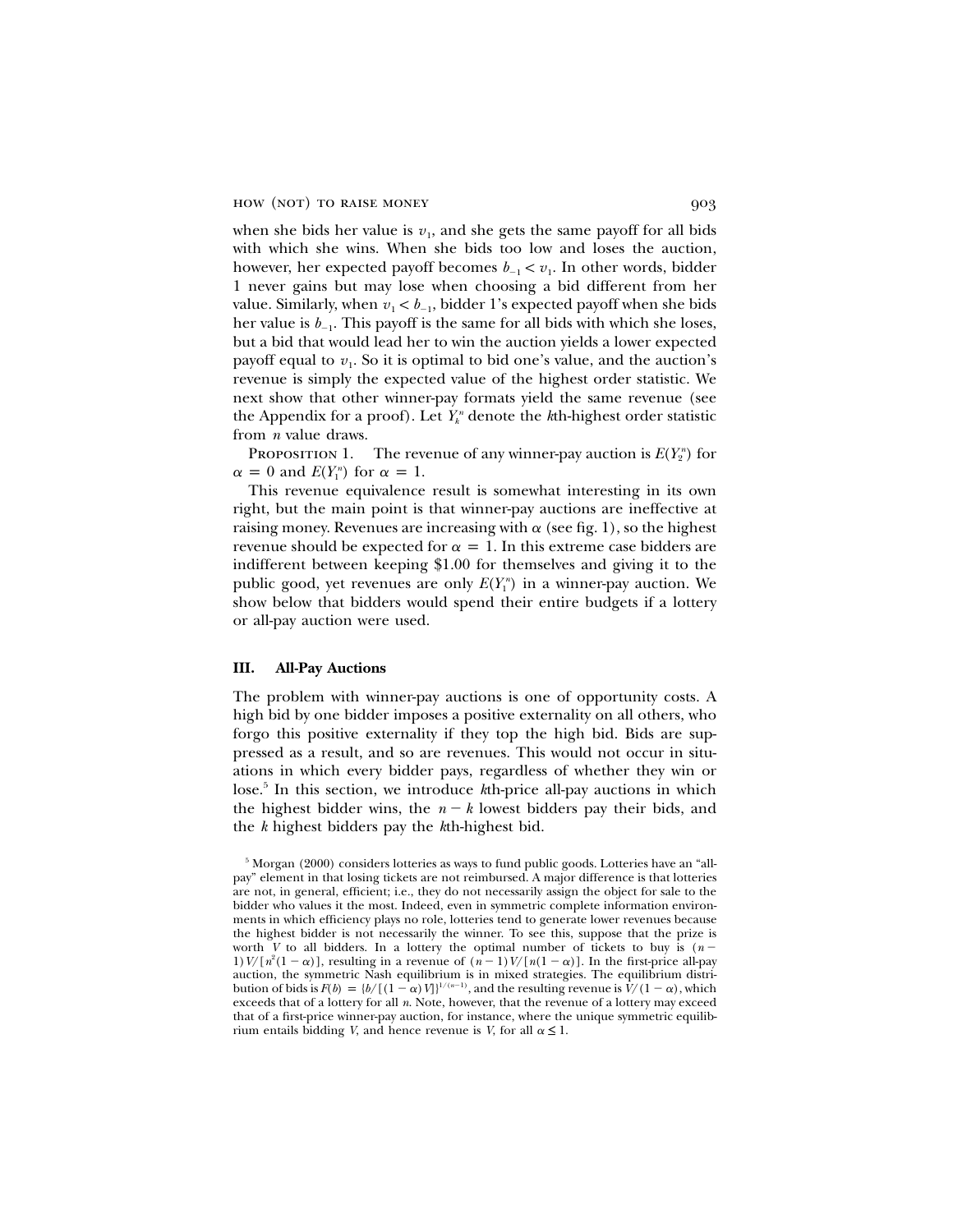To derive the bidding functions, consider the marginal benefits and costs of raising one's bid. There are two positive effects of increasing one's bid from  $B(v)$  to  $B(v + \epsilon) \approx B(v) + \epsilon B'(v)$ . First, it might lead one to win the auction that otherwise would have been lost. This occurs when the highest of the others' values falls between  $v$  and  $v + \epsilon$ , which happens with probability  $(n - 1) \epsilon f(v) F(v)^{n-2}$ . Second, an increase in one's bid raises revenue by  $\epsilon B'(v)$  if there are at least  $k-1$  higher bids and by an additional  $\epsilon (k-1)B'(v)$  if there are exactly  $k-1$  higher bids. Let  $F_{Y_{k-1}^{n-1}}$  denote the distribution function of the  $(k-1)$ <sup>th</sup> order statistic from  $n-1$  draws with the convention  $F_{Y_n^n}(\nu) = 0$  and  $F_{Y_n^n}(\nu) = 1$ . The probability that there are at least  $k-1$  bidders with values higher than *v* is  $1 - F_{Y_{k-1}^{n-1}}(v)$ . Similarly, the probability that there are exactly  $k - 1$  such bidders is

$$
[1 - F_{Y_{k-1}^{n-1}}(v)] - [1 - F_{Y_k^{n-1}}(v)] = F_{Y_k^{n-1}}(v) - F_{Y_{k-1}^{n-1}}(v).
$$

Combining the different terms, we can write the expected marginal benefit as e times

$$
(n-1) \nu f(v) F(v)^{n-2} + \alpha B'(v) \{ [1 - F_{Y_{k-1}^n}(v)] + (k-1) [F_{Y_k^{n-1}}(v) - F_{Y_{k-1}^n}(v)] \}.
$$
\n(5)

Likewise, the marginal cost is  $\epsilon B'(v)$  when there are at least  $k-1$  higher bids, and the expected marginal cost is therefore  $\epsilon$  times

$$
B'(v)[1 - F_{Y_{k-1}^{n-1}}(v)]. \tag{6}
$$

The optimal bids can be derived by equating benefits to costs. The resulting differential equation has a well-defined solution for  $\alpha < 1/k$ . This case is studied in the next proposition, which also compares the resulting revenues to that of a lottery  $(R^{\text{LOT}})$ .

PROPOSITION 2. When  $\alpha < 1/k$ , the equilibrium bids of the kth-price all-pay auction are

$$
B_{k,n}^{\text{AP}}(v) = \int_0^v \frac{(n-1)z f(z) F(z)^{n-2}}{(1-k\alpha)[1 - F_{Y_{k-1}^{n-1}}(z)] + \alpha(k-1)[1 - F_{Y_k^{n-1}}(z)]} dz,
$$
 (7)

and revenues are

$$
R_{k,n}^{\rm AP} = \int_0^1 \frac{z[1-F_{Y_{k-1}^{n-1}}(z)]}{(1-k\alpha)[1-F_{Y_{k-1}^{n-1}}(z)]+\alpha(k-1)[1-F_{Y_k^{n-1}}(z)]} dF_{Y_2^n}(z). \tag{8}
$$

Revenues of the  $k$ th-price all-pay auction are increasing in  $\alpha$  but may decrease with *n*, and  $R^{LOT} < R_{k-1,n}^{AP} < R_{k,n}^{AP}$  for  $2 \le k \le n$  and  $\alpha > 0$ .

Thus the all-pay formats revenue-dominate the lottery, and, most important, the lowest-price all-pay auction revenue-dominates all other allpay formats. Not surprisingly, it also revenue-dominates all winner-pay auctions. This latter result, which we prove in the next section, is fore-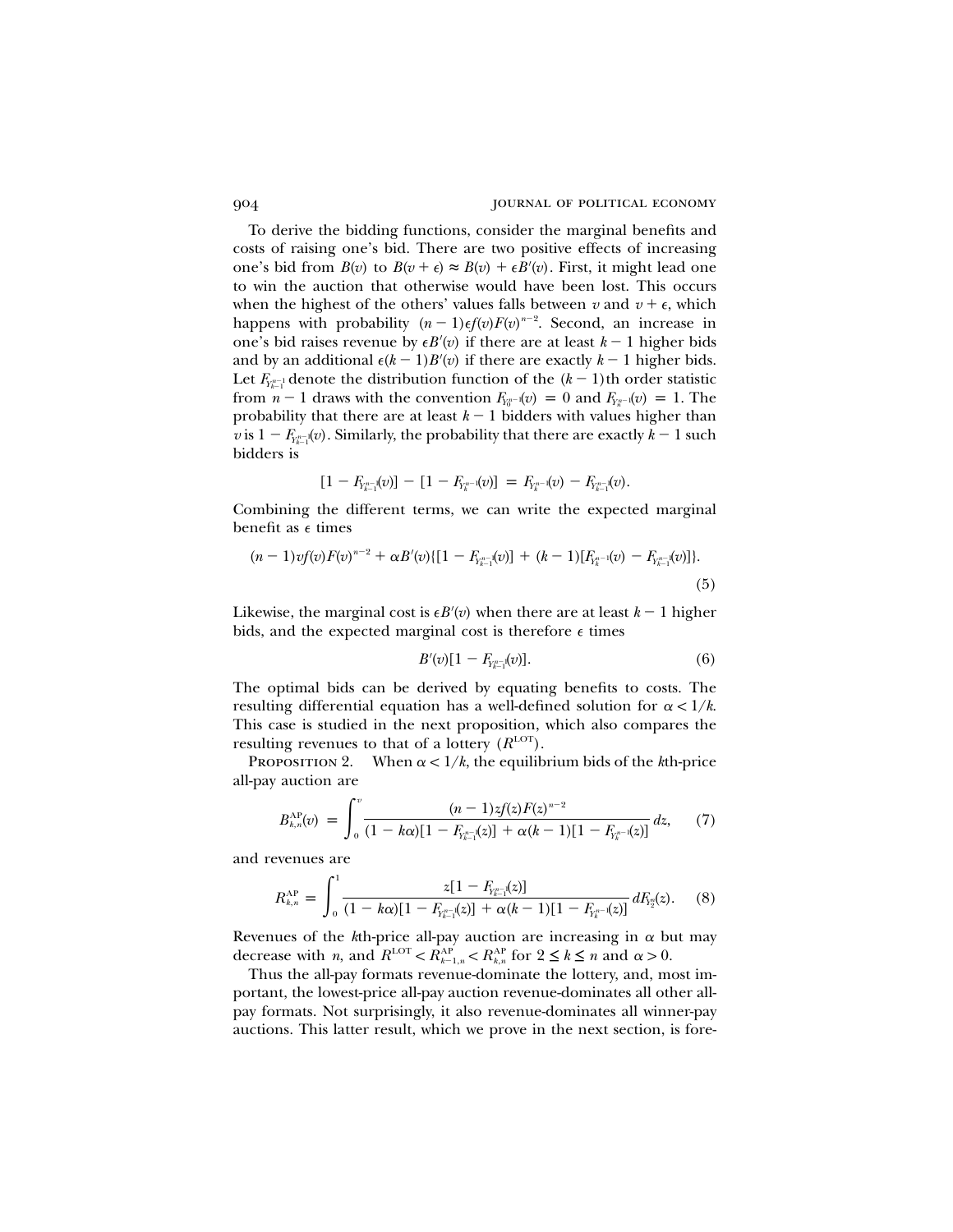

Fig. 2.—Revenues from a first-price (short dashes), second-price (long dashes), and third-price (solid line) all-pay auction with three bidders for  $0 \le \alpha \le 1$ .

shadowed by figure 2. This figure shows the revenues of a first-price, second-price, and third-price all-pay auction in which there are three bidders whose values are uniformly distributed. Comparing figures 1 and 2 illustrates clearly the extent to which revenues are suppressed in winner-pay auctions.

Unlike winner-pay formats in which revenues are increasing in both  $\alpha$  and  $n<sup>6</sup>$  all-pay formats may yield lower revenues when there are more bidders. The intuition behind this result can be made clear by considering the second-price all-pay auction. With two bidders, the loser knows that her bid determines the price paid by the winner, which provides the loser with an incentive to drive up the price. This is not true with three or more bidders, however, in which case the  $n - 2$  lowest bids are paid only by the losers. Hence there are no positive externalities associated with such bids, which become like voluntary contributions to the public good. This suppresses bids of low-value bidders, who free-ride on the revenues generated by the bidders with higher values. Fund-

$$
G_{\alpha}(z|v) \equiv 1 - \left[\frac{1 - F(z)}{1 - F(v)}\right]^{1/\alpha},
$$

independent of *n*. The term  $G_{\alpha}$  first-order stochastically dominates  $G_{\alpha}$  for all  $\alpha \geq \alpha'$ , and an increase in  $\alpha$  results in higher bids and higher revenues. Bids in the second-price auction are independent of the number of bidders, but the expected value of the secondhighest order statistic increases with *n* and, hence, so does revenue.

<sup>&</sup>lt;sup>6</sup> Equilibrium bids are  $B_{1,n}(v) = \int_0^v z dF_\alpha^n(z|v)$ , where  $F_\alpha^n(z|v) \equiv [F(z)/F(v)]^{(n-1)/(1-\alpha)}$ , for the first-price auction. Note that  $F_{\alpha}^{n}$  first-order stochastically dominates  $F_{\alpha}^{n}$  for all  $\alpha \ge \alpha'$ , and  $F_{\alpha}^{n}$  first-order stochastically dominates  $F_{\alpha}^{n'}$  for all  $n \geq n'$ . Hence an increase in  $\alpha$  or *n* raises bids and revenues. Equilibrium bids for the second-price auction are  $B_{2,n}(v)$  =  $\int_v^1 z dG_\alpha(z \,|\, v)$ , where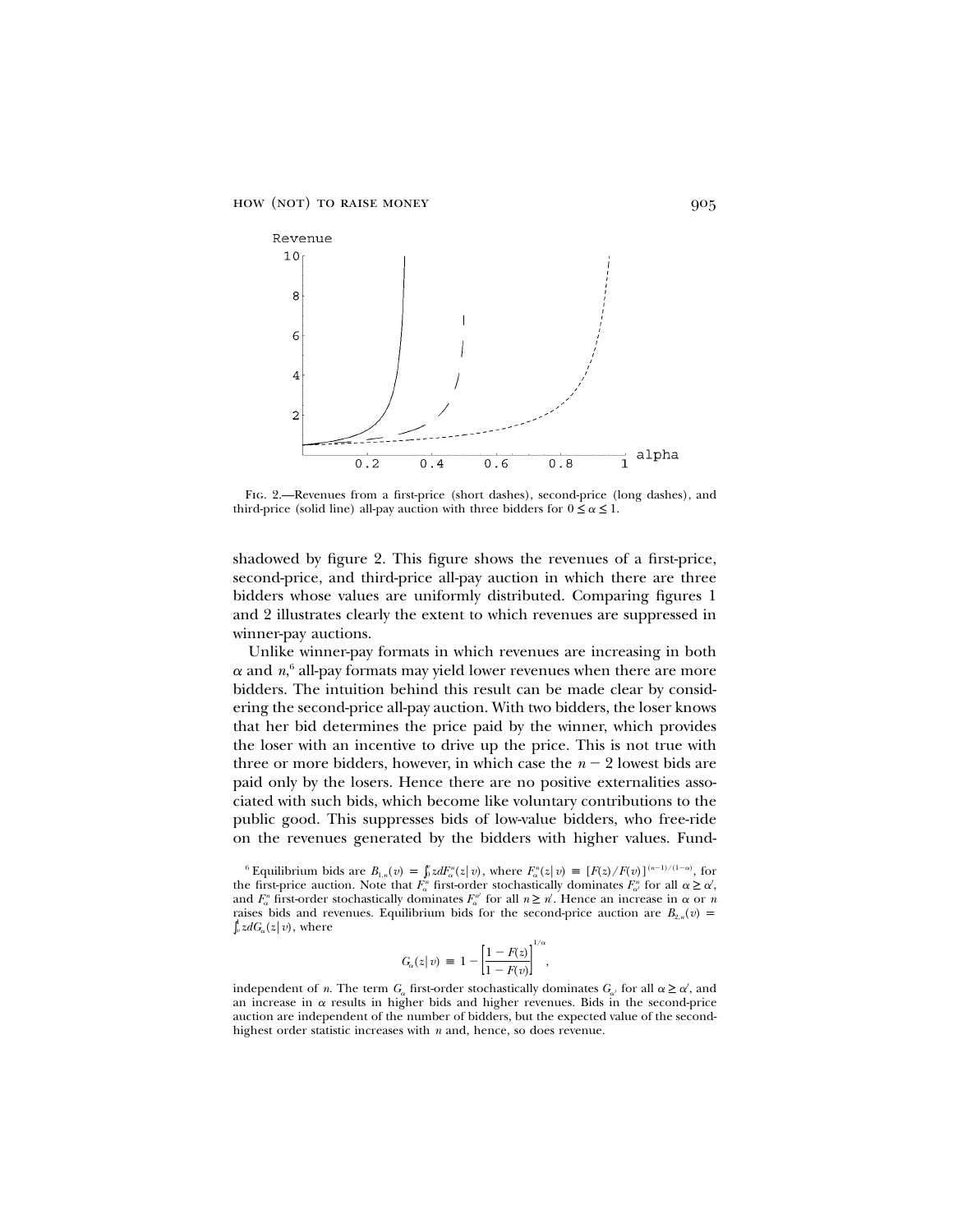raisers may thus benefit from limiting competition and restricting access to "a happy few."

When  $\alpha$  > 1/*k*, the equilibrium bidding function in (7) breaks down and revenues diverge. This divergence is, of course, a consequence of our assumption of a linear production technology for the public good. If the marginal benefit of the public good is sufficiently decreasing (instead of being constant), revenues are finite. We keep the constant marginal benefit assumption because it provides a tractable model to show how much worse winner-pay auctions are in terms of raising money than all-pay formats.

To deal with the case  $\alpha > 1/k$ , we assume that bidders have a finite budget *M*, where *M* is much larger than one. Recall from proposition 1 that revenues of winner-pay auctions are bounded above by one whenever  $\alpha \leq 1$ , and they are bounded by M when  $\alpha > 1$  since only a single bidder pays. In contrast, we next show that the lowest-price all-pay auction raises the maximum amount *nM* when  $\alpha > 1/n$ .

PROPOSITION 3. When  $\alpha > 1/k$  and bidders face a budget constraint *M*, the equilibrium bids of the *k*th-price all-pay auction are<sup>7</sup>

$$
B_{k,n}^{\mathcal{AP}}(v, M) = \begin{cases} B_{k,n}^{\mathcal{AP}}(v) & \text{for } v < v^*\\ M & \text{for } v \ge v^*, \end{cases} \tag{9}
$$

with  $B_{k,n}^{\text{AP}}(v)$  given by (7). The cut point,  $v^*$ , satisfies  $0 < v^* < 1$  when  $k < n$  and  $1/n < \alpha < 1$ , in which case  $R^{\text{LOT}} < R^{\text{AP}}_{1,n} < nM$  and  $R^{\text{AP}}_{k,n} < nM$  $R_{n,n}^{\text{AP}} = nM$ . When  $\alpha \geq 1$ ,  $v^* = 0$  and  $R^{\text{LOT}} = R_{k,n}^{\text{AP}} = nM$  for all k.

In particular, when bidders value \$1.00 for the public good the same as \$1.00 kept, revenues of a lottery or any of the all-pay auctions are equal to the sum of the bidders' budgets, *nM*. This maximum possible revenue contrasts with the expected revenue of a winner-pay auction,  $E(Y_1^n)$  < 1 (see proposition 1). When  $\alpha$  < 1 and  $k$  < *n*, bidders with sufficiently small values continue to bid according to (7) in the *k*th-price all-pay auction because the value from possibly winning the item is too small to justify the increased cost of a jump to *M*. Revenues are strictly smaller than *nM* in this case unless the lowest-price auction is used for which this maximum amount is guaranteed whenever  $\alpha > 1/n$ .

#### **IV. Optimal Fund-Raising Mechanisms**

In the previous section we showed that when  $\alpha > 1/n$ , the lowest-price all-pay auction raises the maximum possible revenue. Here we prove that the lowest-price all-pay auction is the optimal fund-raising mechanism for  $\alpha < 1/n$  and, hence, is optimal generally. Consider first the case in which the seller cannot commit to keeping the good, so that he

<sup>7</sup> See Gavious, Moldovanu, and Sela (2002) for a similar analysis and results.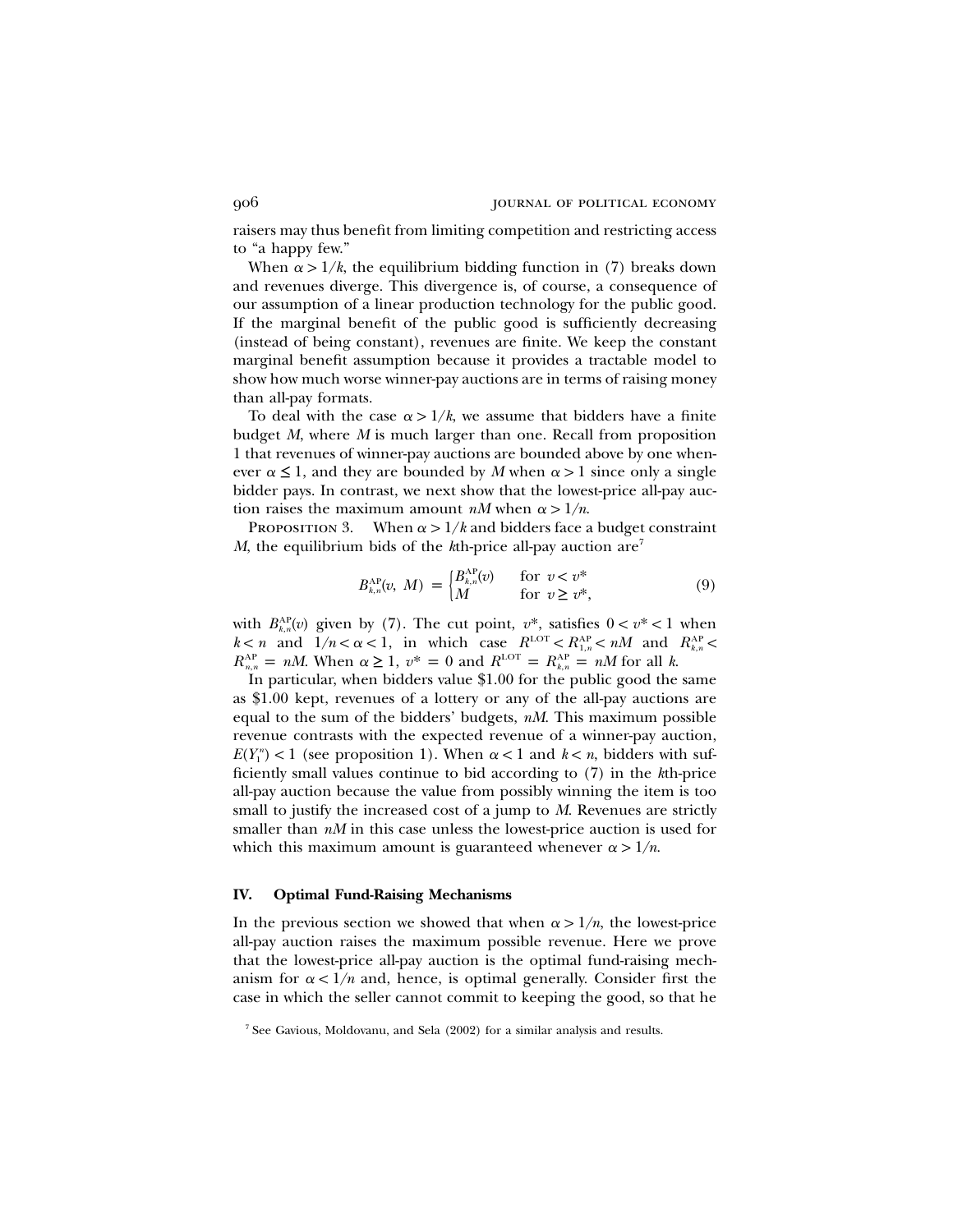cannot use an entry fee or a reserve price. Note that this assumption is closely related to the assumption in the Coase conjecture that a seller of a durable good cannot commit to selling the good for the monopoly price (Coase 1972).

PROPOSITION 4. When the seller cannot commit to keeping the good, the lowest-price all-pay auction is revenue maximizing. The total amount raised is increasing in  $\alpha$ .

The intuition for this result is as follows. The total surplus generated by the auction is maximized when the auction outcome is efficient. This surplus is divided between the bidders and the seller: the bidders' share is minimized, and, hence, revenues are maximized, when the lowestvalue bidder has zero expected payoffs (see the proof in the Appendix). The lowest-price all-pay auction maximizes total surplus because it assigns the object to the highest-value bidder. In addition, the zero-value bidder who loses for sure also determines the price paid in the auction. Hence, the zero-value bidder's expected payoff is  $n \alpha B_{n,n}^{\text{AP}}(0)$ , which is zero by (7) for all  $\alpha < 1/n$ <sup>8</sup>

For the standard case without a public good ( $\alpha = 0$ ), it is well known that the seller can obtain higher revenues by screening out low-value bidders. Myerson (1981) and Riley and Samuelson (1981) prove that it is revenue maximizing to screen out all bidders with values less than the cut-off value,  $\hat{v}$ , that satisfies<sup>9</sup>

$$
\hat{v} - \frac{1 - F(\hat{v})}{f(\hat{v})} = 0.
$$
\n(10)

Screening can be implemented, for instance, by imposing a "minimum bid" or reserve price. By using a reserve price, the seller lowers the expected payoffs of bidders with values between zero and  $\hat{v}$  to zero, thus capturing part of the bidders' rents.

When  $\alpha > 0$ , however, the optimal mechanism cannot be implemented with a reserve price only since low-value bidders who abstain from bidding would still get utility from the amount raised for the public good. Consider instead the following two-stage auction mechanism,  $\Gamma(r, \varphi)$ , that involves both a reserve price, *r*, and an entry fee,  $\varphi$ . In the first stage, bidders are asked whether or not they want to participate. If at least one of the bidders refuses to participate, the game ends and the seller keeps the object. Otherwise, each bidder pays the seller the entry fee  $\varphi$ . Then bidders enter the second stage and play the lowest-

<sup>8</sup> Indeed, a strictly positive bid by the zero-value bidder implies that the expected lowest bid is strictly positive, and since the zero-value bidder's expected profit is  $n\alpha - 1 < 0$  times the expected lowest bid, she is better off bidding zero.

<sup>&</sup>lt;sup>9</sup> We make the common assumption that the marginal revenue  $MR(v) \equiv v - \{[1 F(v)/f(v)$  is strictly increasing in *v* (see Myerson 1981). Under this assumption there is a unique solution to (10).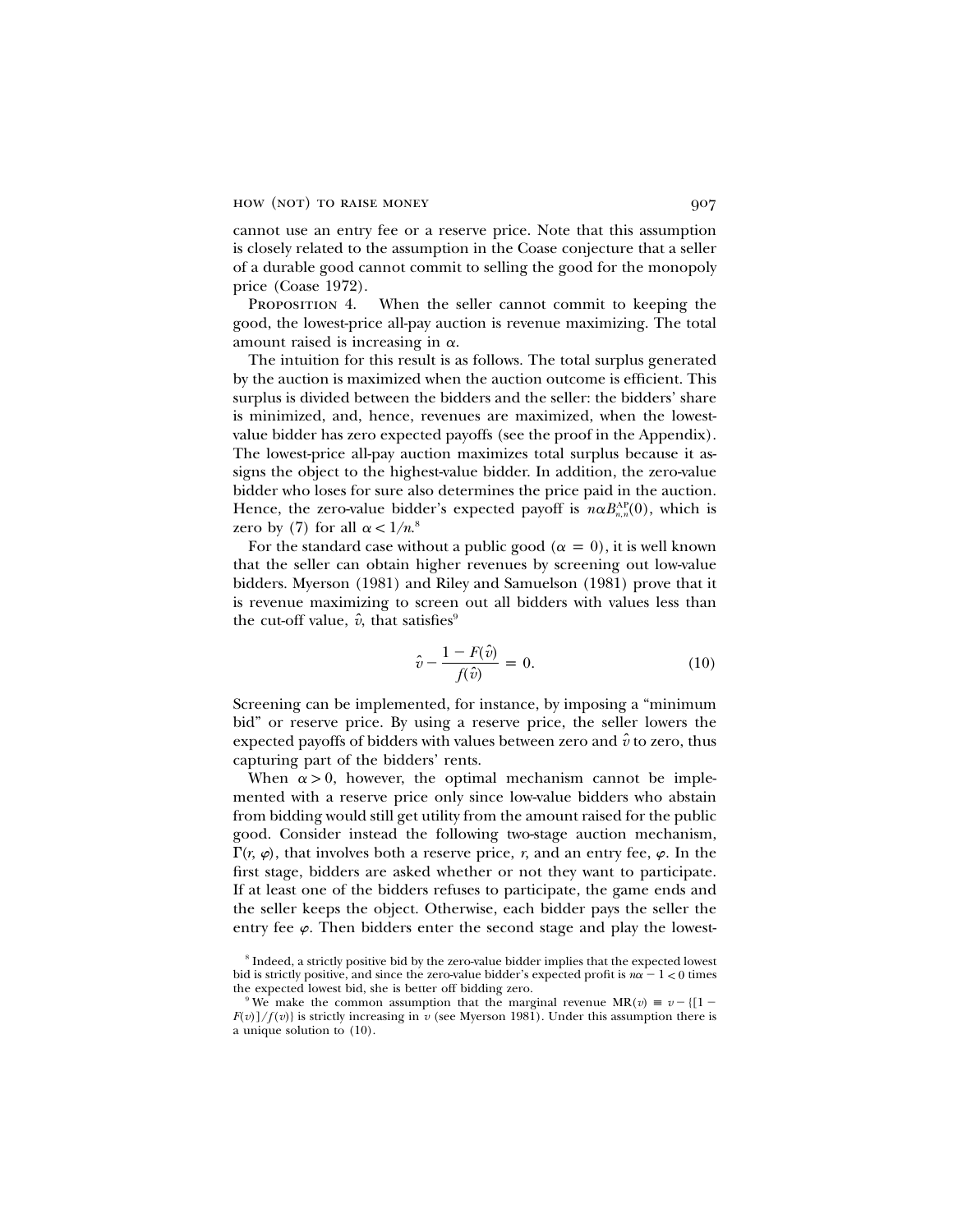price all-pay auction with reserve price *r*. In this auction, each bidder either submits a bid of at least *r* or abstains from bidding. If all bidders abstain, the object remains in the hands of the seller; otherwise it will be sold to the bidder with the highest bid. All bidders who submit a bid pay the auction price, which equals the lowest bid when all bidders submit a bid and equals *r* otherwise.

The equilibrium strategy for the lowest-price all-pay auction in the presence of a reserve price *r* changes as follows:

$$
B_r(v) \equiv \begin{cases} B(v, \hat{v}) & \text{for } v \ge \hat{v} \\ \text{no bid} & \text{for } v < \hat{v}, \end{cases}
$$
(11)

where

$$
B(v, \hat{v}) \equiv r + \frac{n-1}{1 - n\alpha} \int_{\hat{v}}^{v} \frac{zf(z)F(z)^{n-2}}{1 - F(z)^{n-1}} dz,
$$
 (12)

the threshold  $\hat{v}$  satisfies (10), and *r* is the unique solution to  $\hat{v}F(\hat{v})^{n-1} = (1 - \alpha)r^{10}$  Note that (12) has a structure similar to the solution derived in proposition 2 for  $k = n$ . The reason is that for bidders with values  $v > \hat{v}$ , the optimal bids again follow by equating the expected marginal benefits and costs in (5) and (6), respectively. The only difference is that the boundary condition is now given by  $B_r(\hat{v}) = r$  instead of  $B(0) = 0$ .

PROPOSITION 5. The optimal fund-raising mechanism is given by the two-stage mechanism  $\Gamma(r, \varphi)$ , in which bidders first decide whether or not to pay an entry fee  $\varphi$  and then compete in a lowest-price all-pay auction with reserve price *r*, where

$$
(1 - \alpha)r = \hat{v}F(\hat{v})^{n-1},
$$
  

$$
(1 - n\alpha)\varphi = \alpha r(n-1)[1 - F(\hat{v})],
$$

and  $\hat{v}$  satisfies (10). In equilibrium, all bidders participate and play according to (11). The total amount raised is increasing in  $\alpha$ .

In practice, fund-raising events frequently employ structures with some of the characteristics of  $\Gamma$ . Under one common structure, attendees are charged a fee for dinner and drinks and then are allowed to bid in auctions later in the event. However, these fund-raisers usually use winner-pay auctions and thus do not maximize revenue. Indeed, an

$$
\alpha(n-1)r[1 - F(\hat{v})] = -r + \alpha r[1 + (n-1)[1 - F(\hat{v})]] + \hat{v}F(\hat{v})^{n-1},
$$

where  $(n-1)[1 - F(\hat{v})]$  is the expected number of other bidders who submit a bid in excess of *r*.

<sup>&</sup>lt;sup>10</sup> The reserve price  $r$  can be derived by noting that, in equilibrium, a bidder with value *vˆ* must be indifferent between abstaining and bidding *r*. Hence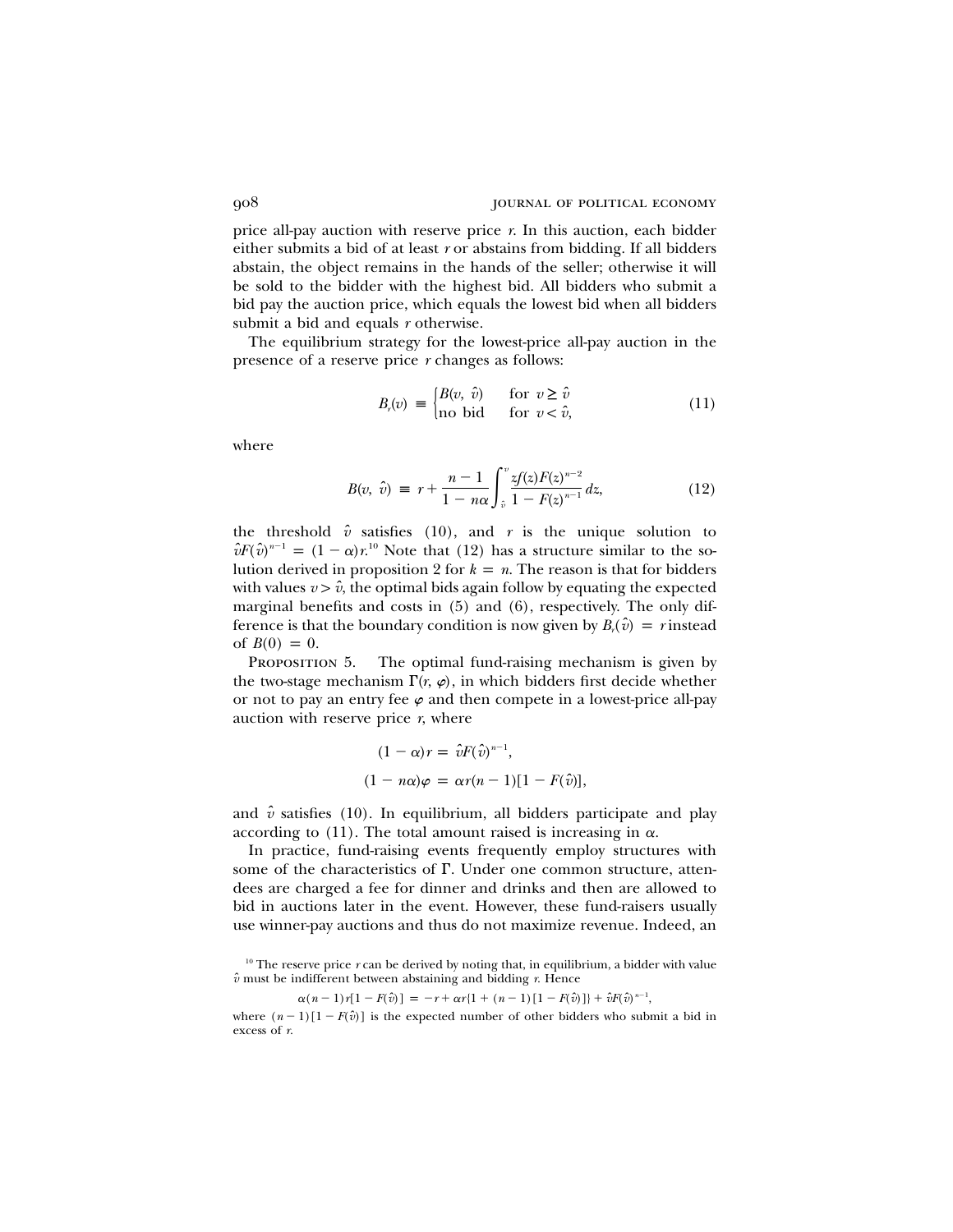easy corollary to proposition 5 is that the formats most commonly employed in practice are nonoptimal.

Corollary. Lotteries and winner-pay auctions (with or without reserve prices) are nonoptimal.

The intuition is that a lottery does not maximize revenues because the expected payoff of the lowest-value bidder is strictly positive, and the object is not necessarily allocated to the bidder with the highest value. A winner-pay auction does not maximize revenues since the lowest-value bidder expects strictly positive utility from the winner's payment.

## **V. Conclusion**

Large voluntary contributions, such as the recent \$24 billion committed by Bill Gates to the Bill and Melinda Gates Foundation, make up a substantial part of total fund-raising revenue today.<sup>11</sup> Not surprisingly, such gifts garner significant attention in the popular media ("Bill's Biggest Bet Yet," *Newsweek*, February 4, 2002, 46). The vast majority of fundraising organizations, however, seek small contributions from a large number of donors. These organizations frequently prefer lotteries and auctions over the solicitation of voluntary contributions.<sup>12</sup>

Moreover, as electronic commerce on the Internet has grown, Web sites offering charity auctions have proliferated. Electronic auction leaders such as eBay and Yahoo! have specific sites for charity auctions in which dozens of items are sold each day. The established fund-raising community has taken notice of these developments. In a recent report for the W. K. Kellogg Foundation, Reis and Clohesy (2000) identified auctions as one of the most important, and fastest-growing, options that fund-raisers use to leverage the power of the Internet. Given these trends, it is clear that professional fund-raisers can profit from an improved auction design.

Currently, most fund-raisers employ standard auctions in which only the winner pays. These familiar formats have long been applied in the sales of a variety of goods, and their revenue-generating virtues are well established, both in theory and in practice (e.g., Klemperer 1999). We show, however, that they are ill suited for fund-raising. The problem with winner-pay auctions in this context is one of opportunity costs. A high bid by one bidder imposes a positive externality on all others, which they forgo if they top the high bid. Bids are suppressed as a result, and so are revenues. We show that the amount raised by winner-pay

<sup>&</sup>lt;sup>11</sup> Total giving was an estimated \$190 billion in 1999, according to *Giving USA*.

<sup>&</sup>lt;sup>12</sup> For example, in the year 2000, Ducks Unlimited raised a total of \$75 million from special events organized by its 3,300 local chapters, with over 50 percent of the revenue coming from auctions.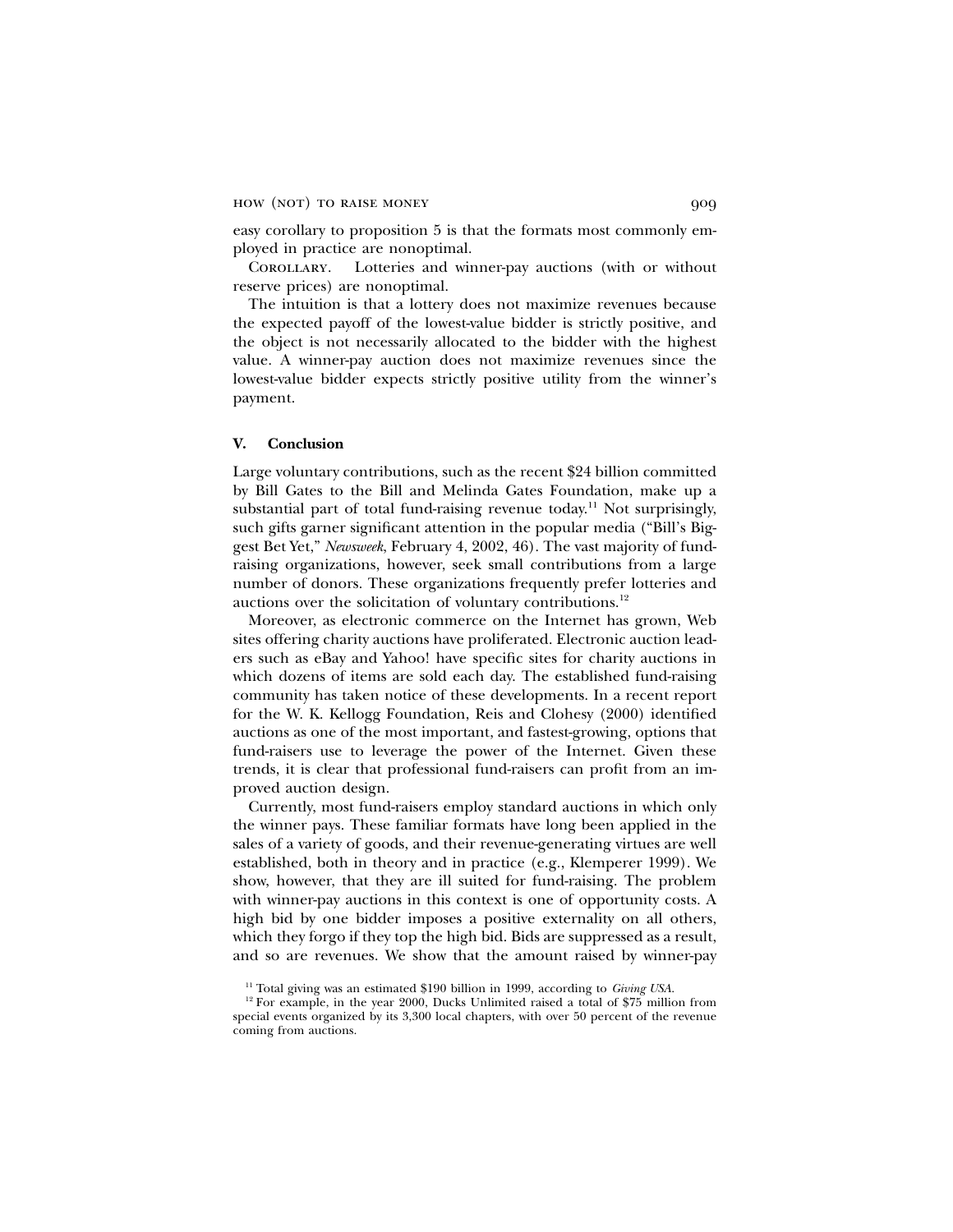auctions is surprisingly low even when people are indifferent between a dollar donated and a dollar kept.

The elimination of positive externalities associated with others' bids does not occur when bidders have to pay irrespective of whether they win or lose. Many fund-raisers employ lotteries, for example, in which losing tickets are not reimbursed (see Morgan 2000). Lotteries are generally not efficient, however, which negatively affects revenues. We introduce a novel class of all-pay auctions, which are efficient while avoiding the shortcomings of winner-pay formats. We rank the different all-pay formats and demonstrate their superiority in terms of raising money (see figs. 1 and 2). We prove that the lowest-price all-pay auction augmented with a reserve price and an entry fee is the optimal fund-raising mechanism.

Our findings are not just of theoretical interest. The frequent use of lotteries as fund-raisers indicates that people are willing to accept an obligation to pay even though they may lose. The all-pay formats studied here may be characterized as incorporating "voluntary contributions" into an efficient mechanism. They are easy to implement and may revolutionize the way in which money is raised.

## **Appendix**

## *Proof of Proposition 1*

Consider a standard auction format in which the highest bidder wins and only the winner pays. In an efficient auction, the surplus generated is  $S = E(Y_1^n) +$  $n\alpha R$ , with  $\overline{R}$  the auction's revenue. This surplus is divided between the seller and the bidders:  $S = R + U_{\text{bidders}}$ , where  $U_{\text{bidders}}$  denotes the ex ante expected payoffs for the group of bidders. Solving for *R*, we derive

$$
R = \frac{E(Y_1^n) - U_{\text{bidders}}}{1 - n\alpha}.
$$
 (A1)

The revenue equivalence result for  $\alpha = 0$  is standard. When  $\alpha = 1$ , the winning bidder's *net* payment is zero. A bidder with a value of one, who wins for sure, therefore has an expected payoff of one. A simple envelope theorem argument shows that the expected rents for a bidder with value  $v$  are given by

$$
U(v) = U(0) + \int_0^v F^{n-1}(z) dz
$$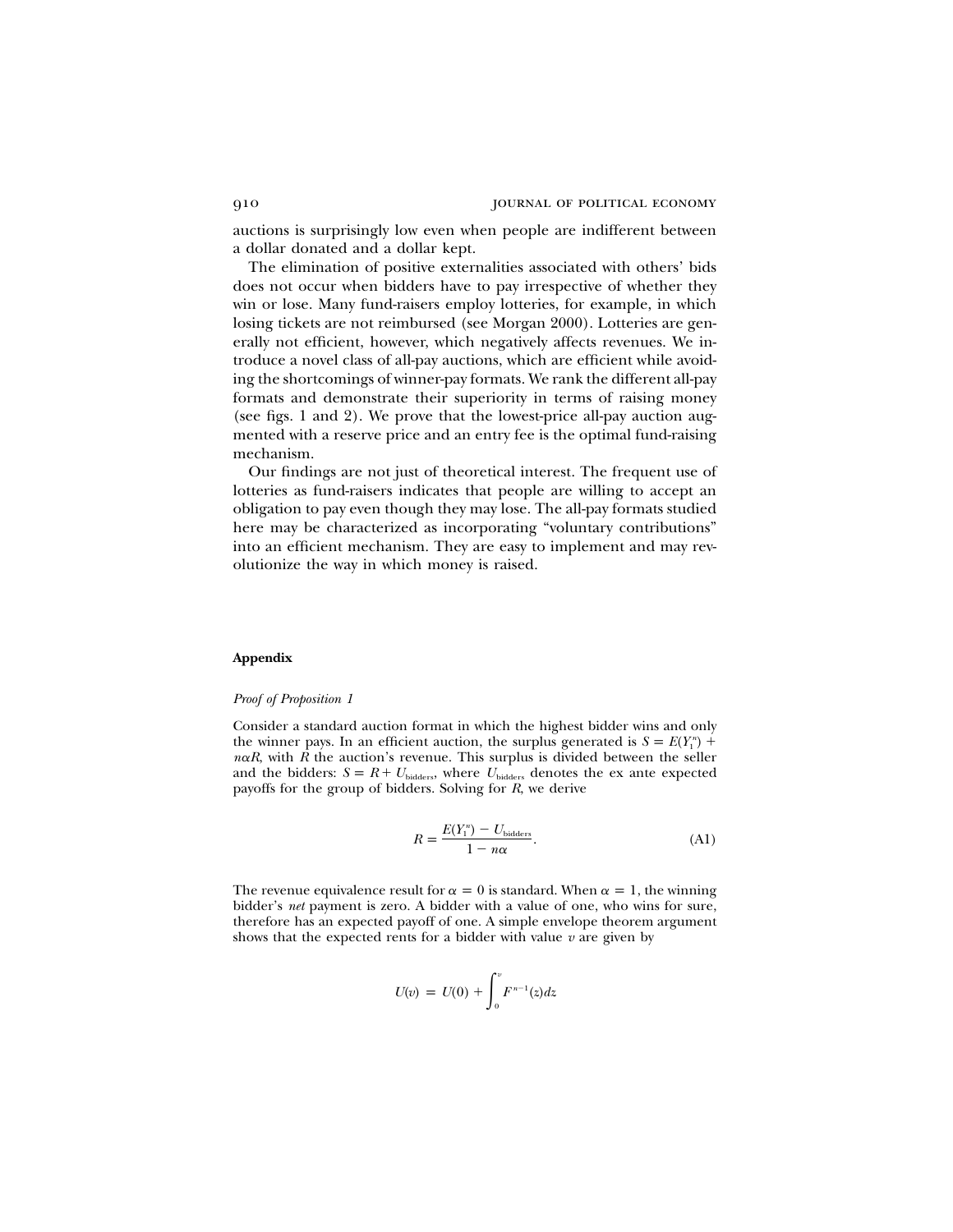how (not) to raise money 911

(see also lemma A1 in the proofs of propositions 4 and 5 below), from which we derive

$$
U(0) = 1 - \int_0^1 F(z)^{n-1} dz
$$
  
=  $(n-1) \int_0^1 z f(z) F(z)^{n-2} dz$   
=  $(n-1) \int_0^1 z f(z) \{F(z)^{n-1} + F(z)^{n-2}[1 - F(z)]\} dz$   
=  $\frac{1}{n} [(n-1)E(Y_1^n) + E(Y_2^n)].$ 

Moreover  $U_{\text{bidders}} = n \int_0^1 U(v) dF(v)$ , so

$$
U_{\text{bidders}} = nU(0) + n \int_0^1 \int_0^v F(z)^{n-1} dz dF(v)
$$
  
=  $nU(0) + n \int_0^1 \int_z^1 dF(v) F(z)^{n-1} dz$   
=  $nU(0) + E(Y_1^n) - E(Y_2^n)$   
=  $nE(Y_1^n)$ .

From the last line and (A1) we derive

$$
R = \frac{E(Y_1^n) - nE(Y_1^n)}{1 - n} = E(Y_1^n),
$$

which completes the proof. QED

## *Proof of Proposition 2*

Let  $B(·)$  denote the bidding function given in  $(7)$ . Since the denominator in (7) is bounded away from zero for all  $v < 1$  when  $\alpha < 1/k$ , the bidding function is well defined for all  $v < 1$  and possibly diverges in the limit  $v \rightarrow 1$ . The derivative of the expected profit of a bidder with value *v* who bids as though of type *w* and who faces rivals bidding according to  $B(·)$  is

$$
\partial_w \pi^{\epsilon}(B(w)|v) = (n-1)v f(w) F(w)^{n-2} - (1-\alpha)B'(w)[1 - F_{Y_{k-1}^{n-1}}(w)] + \alpha(k-1)B'(w)[F_{Y_k^{n-1}}(w) - F_{Y_{k-1}^{n-1}}(w)].
$$

Using the expression for  $B(·)$  given by  $(7)$ , we can rewrite the marginal expected profits as

$$
\partial_w \pi^e(B(w)|v) = (n-1)(v-w)f(w)F(w)^{n-2},
$$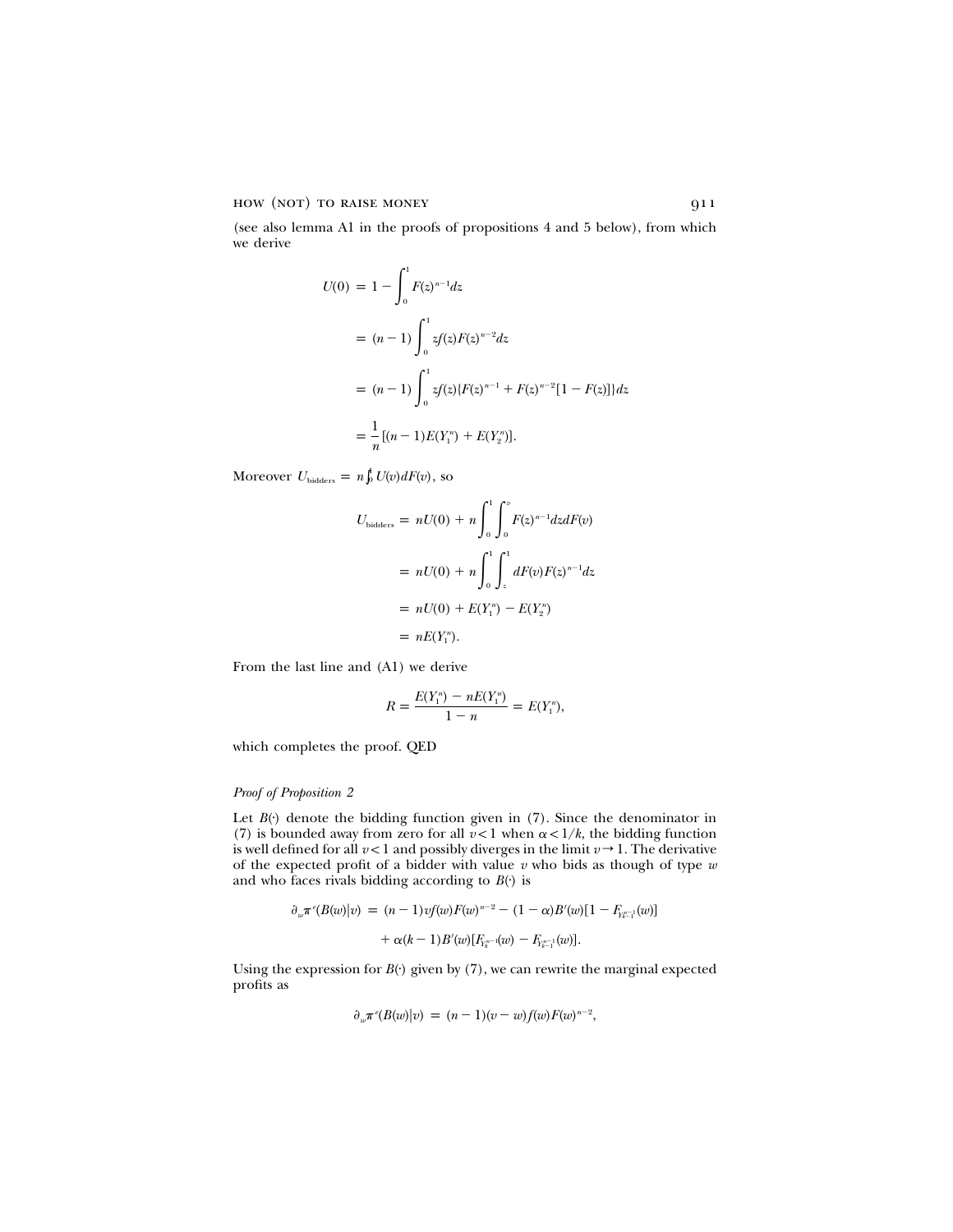and it is therefore optimal for a bidder with value  $v$  to bid  $B(v)$ . The revenue of the *k*th-price all-pay auction equals

$$
R = \sum_{i=k+1}^{n} \int_{0}^{1} B(v) dF_{Y_i}(v) + k \int_{0}^{1} B(v) dF_{Y_k}(v)
$$
  
=  $n \int_{0}^{1} B(v) dG(v),$ 

where

$$
G(v) = \frac{1}{n} \sum_{i=k+1}^{n} F_{Y_i}(v) + \frac{k}{n} F_{Y_k}(v).
$$

Note that  $G(\cdot)$  is increasing with  $G(0) = 0$  and  $G(1) = 1$ . Using  $(1/n) \sum_{i=1}^{n} F_{Y_i}^n = F$ , we can rewrite the distribution  $G(\cdot)$  as

$$
G(v) = F(v) + \frac{1}{n} \sum_{i=1}^{n-1} [F_{Y_i^u}(v) - F_{Y_i^u}(v)]
$$
  
\n
$$
= F(v) + \frac{1}{n} \sum_{i=1}^{n-1} \left\{ \sum_{j=n+1-k}^n {n \choose j} F(v)^j [1 - F(v)]^{n-j} - \sum_{j=n+1-i}^n {n \choose j} F(v)^j [1 - F(v)]^{n-j} \right\}
$$
  
\n
$$
= F(v) + \frac{1}{n} \sum_{i=1}^{n-1} \sum_{j=n+1-k}^{n-i} {n \choose j} F(v)^j [1 - F(v)]^{n-j}
$$
  
\n
$$
= F(v) + \frac{1}{n} \sum_{j=n+1-k}^{n-1} \sum_{i=1}^{n-j} {n \choose j} F(v)^j [1 - F(v)]^{n-j}
$$
  
\n
$$
= F(v) + [1 - F(v)] F_{Y_{k-1}^{n-1}}(v),
$$

where we used some basic properties of order statistics (see Mood, Graybill, and Boes 1963). The revenue of the *k*th-price all-pay auction thus becomes

$$
R = n \int_0^1 \int_0^v \frac{(n-1)zf(z)F(z)^{n-2}}{(1-k\alpha)[1 - F_{Y_k^{n-1}}(z)] + \alpha(k-1)[1 - F_{Y_k^{n-1}}(z)]} dz dG(v)
$$
  
\n
$$
= n \int_0^1 \left[ \int_z^1 dG(v) \right] \frac{(n-1)zf(z)F(z)^{n-2}}{(1-k\alpha)[1 - F_{Y_k^{n-1}}(z)] + \alpha(k-1)[1 - F_{Y_k^{n-1}}(z)]} dz
$$
  
\n
$$
= \int_0^1 \frac{z[1 - F_{Y_k^{n-1}}(z)]}{(1-k\alpha)[1 - F_{Y_k^{n-1}}(z)] + \alpha(k-1)[1 - F_{Y_k^{n-1}}(z)]} dF_{Y_k^n}(z),
$$

where we used  $G(1) - G(z) = [1 - F(z)][1 - F_{Y_{k-1}}(z)].$ 

The derivative of (8) with respect to  $\alpha$  is the integral of a strictly positive function times

$$
k[1 - F_{Y_k^{n-1}}(z)] - (k-1)[1 - F_{Y_k^{n-1}}(z)] =
$$
  

$$
[1 - F_{Y_k^{n-1}}(z)] + (k-1)[F_{Y_k^{n-1}}(z) - F_{Y_k^{n-1}}(z)] > 0
$$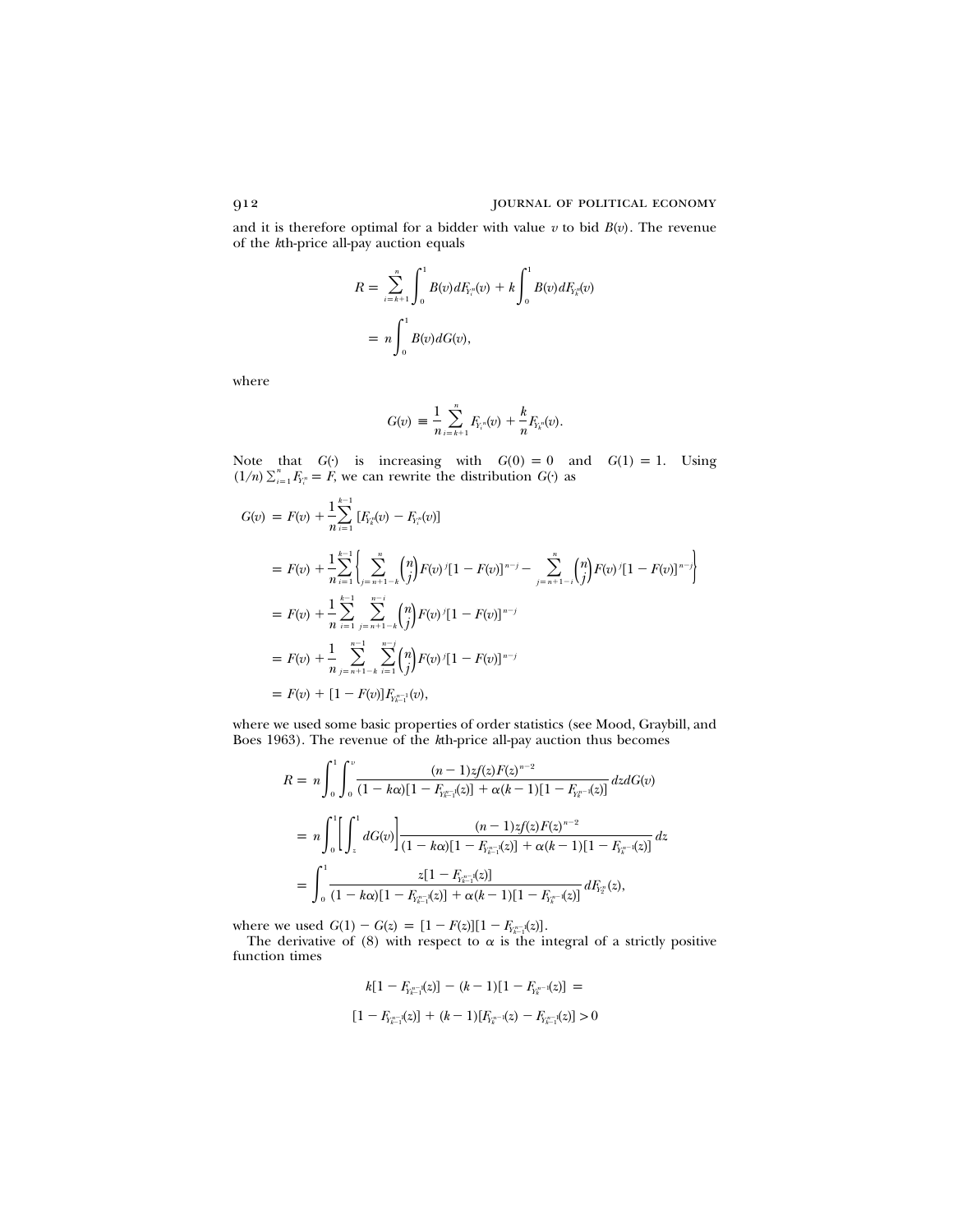for all  $z$ <1. Hence revenues are increasing in  $\alpha$ . Note that the revenue of the *k*th-price all-pay auction (8) can be written as

$$
R_{k,n}^{\text{AP}} = \int_0^1 z \Bigg\{ (1-\alpha) - (k-1) \alpha \Bigg[ \!\frac{F_{Y_k^{n-1}}(z) - F_{Y_{k-1}^{n-1}}(z)}{1 - F_{Y_{k-1}^{n-1}}(z)} \Bigg] \!\Bigg]^{-1} dF_{Y_k^p}(z).
$$

A sufficient condition for revenues to be increasing in *k* is that the term between the brackets is increasing in *k* for all  $z \neq 0$ , 1. We first make this condition somewhat more intuitive. Consider an urn filled with red and blue balls and let  $q = 1 - F(z)$  be the chance of drawing a blue ball, where  $0 < q < 1$ . Suppose that we draw  $n-1$  times with replacement. The above condition can then be rephrased as follows: the chance of drawing exactly  $k-1$  blue balls, given that at least  $k-1$  blue balls were drawn, is increasing in  $k$ . Hence, for all  $k$  it has to be true that

$$
\frac{\binom{n-1}{k-1}q^{k-1}(1-q)^{n-k}}{\sum_{j=k-1}^{n-1}\binom{n-1}{j}q^j(1-q)^{n-j-1}} < \frac{\binom{n-1}{k}q^k(1-q)^{n-k-1}}{\sum_{j=k}^{n-1}\binom{n-1}{j}q^j(1-q)^{n-j-1}}.
$$

Introducing  $x \equiv q/(1 - q) > 0$ , we can rearrange the above inequality as

$$
\Bigg[1-\frac{{n-1\choose k}}{{n-1\choose k-1}}x\Bigg]\Bigg[1+\sum_{j=k+1}^{n-1}\frac{{n-1\choose j}}{{n-1\choose k}}x^{j-k}\Bigg]<1.
$$

The left side of this inequality can be expanded as  $1 + \sum_{i=1}^{n-k} a_i x^i$ , where

$$
a_i = \frac{\binom{n-1}{k+i}}{\binom{n-1}{k}} - \frac{\binom{n-1}{k+i-1}}{\binom{n-1}{k-1}} = -\frac{\binom{n-1}{k+i-1}}{\binom{n-1}{k-1}} \frac{ni}{(n-k)(k+i)} < 0,
$$

which shows that revenues increase in *k*.

To prove that a lottery yields less revenue than all-pay auctions, it is sufficient to show that the first-price all-pay auction revenue-dominates a lottery. Let  $R^{\text{LOT},\alpha}$  and  $R^{\text{AP},\alpha}$  denote the expected revenue from a lottery and an all-pay auction, respectively, given  $\alpha > 0$ . In both formats, bidders' payments are equal to their bids and  $\alpha > 0$  acts as a simple rebate. Hence,

$$
R^{\text{LOT},\alpha} = \frac{R^{\text{LOT},0}}{1-\alpha}
$$

since, in equilibrium, each bidder submits a bid equal to  $1/(1 - \alpha)$  times the equilibrium bid for  $\alpha = 0$ . Likewise,

$$
R^{\text{AP},\alpha} = \frac{R^{\text{AP},0}}{1-\alpha}.
$$

The first-price all-pay auction is efficient; that is, the object is always allocated to the bidder with the highest value, whereas a lottery is not. As, by assumption, the bidder with the highest value is the bidder with the highest marginal revenue, it follows from lemma A2 below (see the proofs of propositions 4 and 5) that

$$
R^{\mathrm{LOT},0} < R^{\mathrm{AP},0}
$$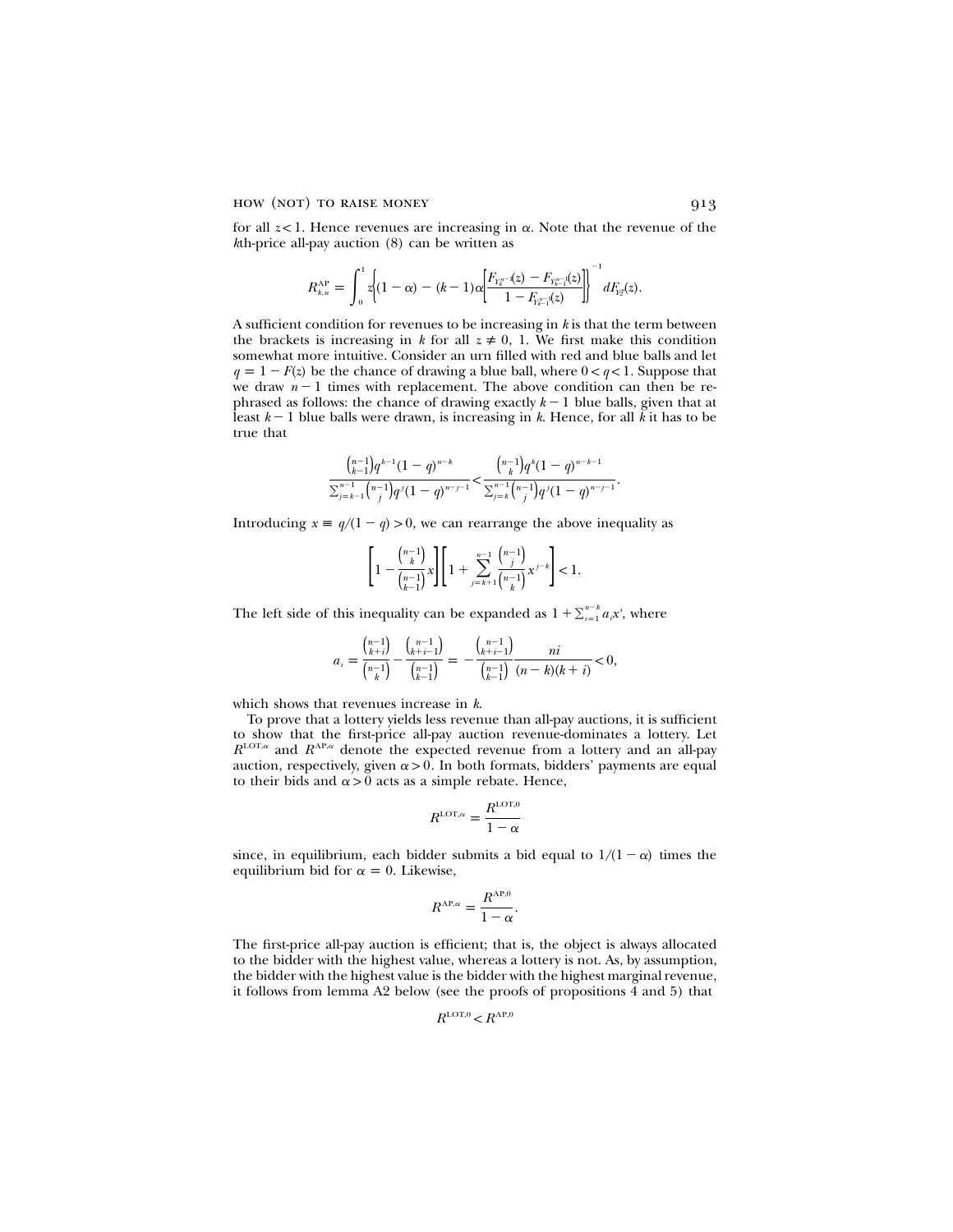since for  $\alpha = 0$  the utility for the lowest type equals zero for both the lottery and the all-pay auction. Therefore,

$$
R^{\rm{LOT},\alpha}\!
$$

for all  $0 \leq \alpha < 1$ .

Finally, to prove that revenue may decrease with *n*, we compare the revenues of the  $(n-1)$ th-price all-pay auction with  $n-1$  and *n* players when  $\alpha \rightarrow$  $1/(n-1)$ . In this limit, the revenue with  $n-1$  players tends to

$$
\lim_{\alpha\to 1/(n-1)} R^{\text{AP}}_{n-1,n-1} = \frac{n-1}{n-2} \int_0^1 z \Big[\frac{1-F_{Y_n^{\pi-2}}(z)}{1-F_{Y_n^{\pi-1}}(z)}\Big] dF_{Y_2^{n-1}}(z),
$$

which diverges to infinity as  $1 - F_{Y_{n-1}}(z) = 0$  for all z. The revenue with *n* players is equal to

$$
\lim_{\alpha\to 1/(n-1)} R^{\text{AP}}_{n-1,n} = \frac{n-1}{n-2} \int_0^1 z \left[ \frac{1-F_{Y^m_{n-2}}(z)}{1-F_{Y^m_{n-1}}(z)} \right] dF_{Y^p_2}(z),
$$

which is finite. Hence, for  $\alpha$  close to  $1/(n-1)$ , revenues are higher with  $n-1$ bidders than with *n* bidders. QED

#### *Proof of Proposition 3*

First, consider the two cases (i)  $\alpha \geq 1$  and (ii)  $\alpha > 1/n$  and  $k = n$ . When  $\alpha \geq 1$ , any contribution to the public good returns at least as much as it costs, and it is optimal to bid *M*. This is also true for the zero-value bidder in the lowestprice all-pay auction when  $\alpha > 1/n$ . Thus, in both cases i and ii,  $v^* = 0$  and revenue equals *nM*.

Next, consider the case  $k < n$  and  $\alpha < 1$ . The condition determining the cut point  $v^*$  is that the difference between the expected payoff of bidding  $M$  and  $B_{k,n}^{\text{AP}}(v^*)$  is zero:

$$
0 = \sum_{j=1}^{n-1} \frac{v^*}{j+1} [F_{Y_{j+1}^{n-1}}(v^*) - F_{Y_j^{n-1}}(v^*)]
$$
  
+ 
$$
[M - B_{k,n}^{\text{AP}}(v^*)](\alpha k - 1)[F_{Y_k^{n-1}}(v^*) - F_{Y_{k-1}^{n-1}}(v^*)]
$$
  
- 
$$
[M - B_{k,n}^{\text{AP}}(v^*)](1 - \alpha)[1 - F_{Y_k^{n-1}}(v^*)].
$$
 (A2)

To understand the right-hand side of  $(A2)$ , consider a bidder with value  $v^*$  and assume that all others bid according to  $B_{k,n}^{AP}(v, M)$  in (9). The expression in the top line captures the bidder's increased chance of winning the object worth  $v^*$  when she raises her bid from  $B_{k,n}^{\text{AP}}(v^*)$  to *M*. The expression in the second line pertains to the case in which she is the *k*th-highest bidder and, by bidding *M*, she increases the price she and the  $(k - 1)$  highest bidders pay from  $B_{k,n}^{\text{AP}}(v^*)$  to *M*. The third line applies when  $B_{k,n}^{\text{AP}}(v^*)$  is not among the *k* highest bids and by bidding *M* the bidder increases only her own price. When these benefits and costs balance, the bidder is indifferent between bidding  $B_{k,n}^{\text{AP}}(v^*)$ and *M*.

To show that there exists an interior solution  $0 < v^* < 1$  to (A2), we define

$$
\zeta(v) = (\alpha k - 1)[F_{Y_k^{n-1}}(v) - F_{Y_{k-1}^{n-1}}(v)] - (1 - \alpha)[1 - F_{Y_k^{n-1}}(v)]
$$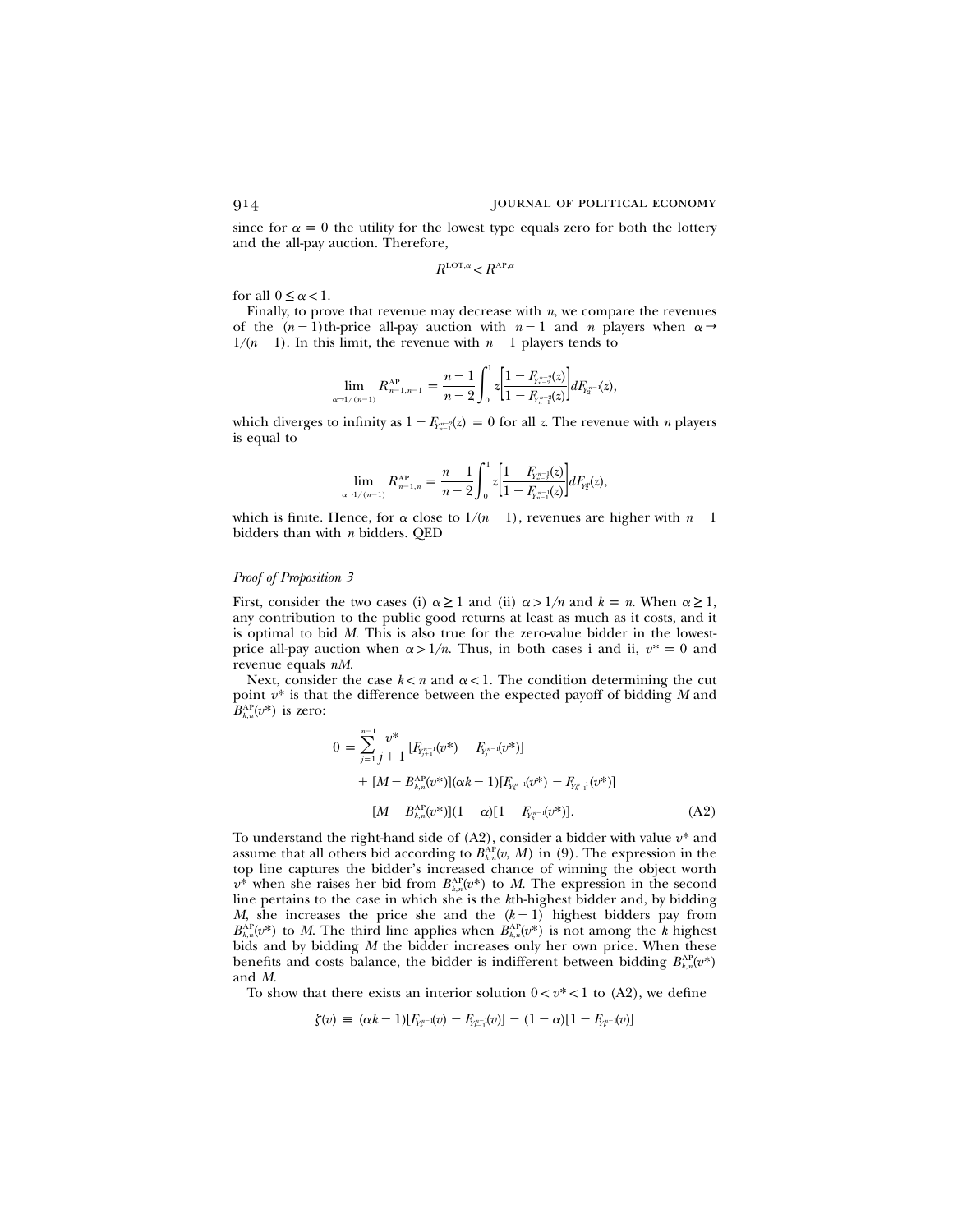and

$$
\psi(v) \, \equiv \, [M - B_{k,n}^{\text{AP}}(v)] \zeta(v) \, + \sum_{j=1}^{n-1} \frac{v}{j+1} \, [F_{Y_{j+1}^{n-1}}(v) \, - F_{Y_j^{n-1}}(v)].
$$

The indifference condition (A2) then becomes  $\psi(v^*) = 0$ . First note that  $\psi(0) < 0$  as  $\zeta(0) < 0$ . Since  $B_{k,n}^{\text{AP}}(v)$  diverges when *v* tends to one (if not before), there must be some value  $\tilde{v}$ <1 for which  $B_{k,n}^{\text{AP}}(\tilde{v}) = M$ . At that value,  $\psi(\tilde{v}) > 0$ . Hence, continuity of  $\psi(\cdot)$  implies that there exists an interior value in which  $\psi$ <sup>(*r*</sup>) vanishes. Let  $0 < v^* < 1$  denote the smallest v for which  $\psi(v) = 0$ .

To prove that (9) constitutes an equilibrium, we need to show that (i) bidders with values  $v < v^*$  submit bids according to a well-defined increasing bid function, (ii) this bid function follows from the same equilibrium differential equation as in proposition 2, and (iii) bidders with values  $v \geq v^*$  strictly prefer to bid *M* given others' equilibrium bids. Condition ii is readily checked. Condition iii follows immediately from (A2), since for bidders with values  $v > v^*$  only the potential gain in the top line changes. Hence, if a bidder with  $v = v^*$  is indifferent between bidding *M* and  $B_{k,n}^{\text{AP}}(\nu^*)$ , bidders with types  $\nu > \nu^*$  strictly prefer to bid *M*. The only condition that remains to be checked is i.

Let  $v^{**}$  be the smallest *v* for which  $\zeta(v) = 0$ . We first show that  $B_k^{\text{AP}}(v)$  is well defined and increasing in *v* for all  $v < v^{**}$  and then show that  $v^* \le v^{**}$ . Recall from (7) that

$$
B_{k,n}^{\text{AP}}(v) = \int_0^v \frac{(n-1)zf(z)F(z)^{n-2}}{-(\alpha k-1)[1-F_{Y_k^{n-1}}(z)] + \alpha (k-1)[1-F_{Y_k^{n-1}}(z)]}dz,
$$

which is well defined and strictly increasing as long as the denominator is positive, that is, when  $\zeta(v) < 0$ . As  $\zeta(·)$  is continuous and  $\zeta(0) < 0$ ,  $B_{k,n}^{AP}(v)$  is strictly increasing in *v* for all  $v < v^{**}$ . (Note that by the definition of  $v^{**}$ , the derivative of  $B_{k,n}^{\text{AP}}(v)$  with respect to *v* approaches infinity as *v* approaches  $v^{**}$ .) Clearly  $\psi(v^{**}) \geq 0$ , and since  $\psi(0) < 0$ , continuity of  $\psi(\cdot)$  implies that  $\psi(v) = 0$  for some  $v \le v^{**}$ : the smallest *v* for which this holds is  $v^*$ , so  $v^* \le v^{**}$ .

Finally,  $R_{k,n}^{\text{AP}} < nM$  for all  $k < n$  when  $\alpha < 1$  since the cut point satisfies  $v^* > 0$ in this case. Thus there is a positive probability that at least one bidder bids less than *M*, and expected revenue is thus less than *nM*. From the proof of proposition 2 we know that  $R^{\text{LOT}} < R_{1,n}^{\text{AP}}$  when  $\alpha < 1$ , so  $R^{\text{LOT}} < nM$  when  $\alpha < 1$ . QED

#### *Proofs of Propositions 4 and 5*

To prove that the lowest-price all-pay auction is optimal, we consider more general mechanisms and derive their revenue properties in lemmas A1 and A2. First, some notation:

$$
V \equiv [0, 1]^n
$$

and

$$
V_{-i} \equiv [0, 1]^{n-1},
$$

with typical elements  $v = (v_1, ..., v_n)$  and  $v_{-i} \equiv (v_1, ..., v_{i-1}, v_{i+1}, ..., v_n)$ , respectively. Let

$$
g(v) \equiv \prod_j f(v_j)
$$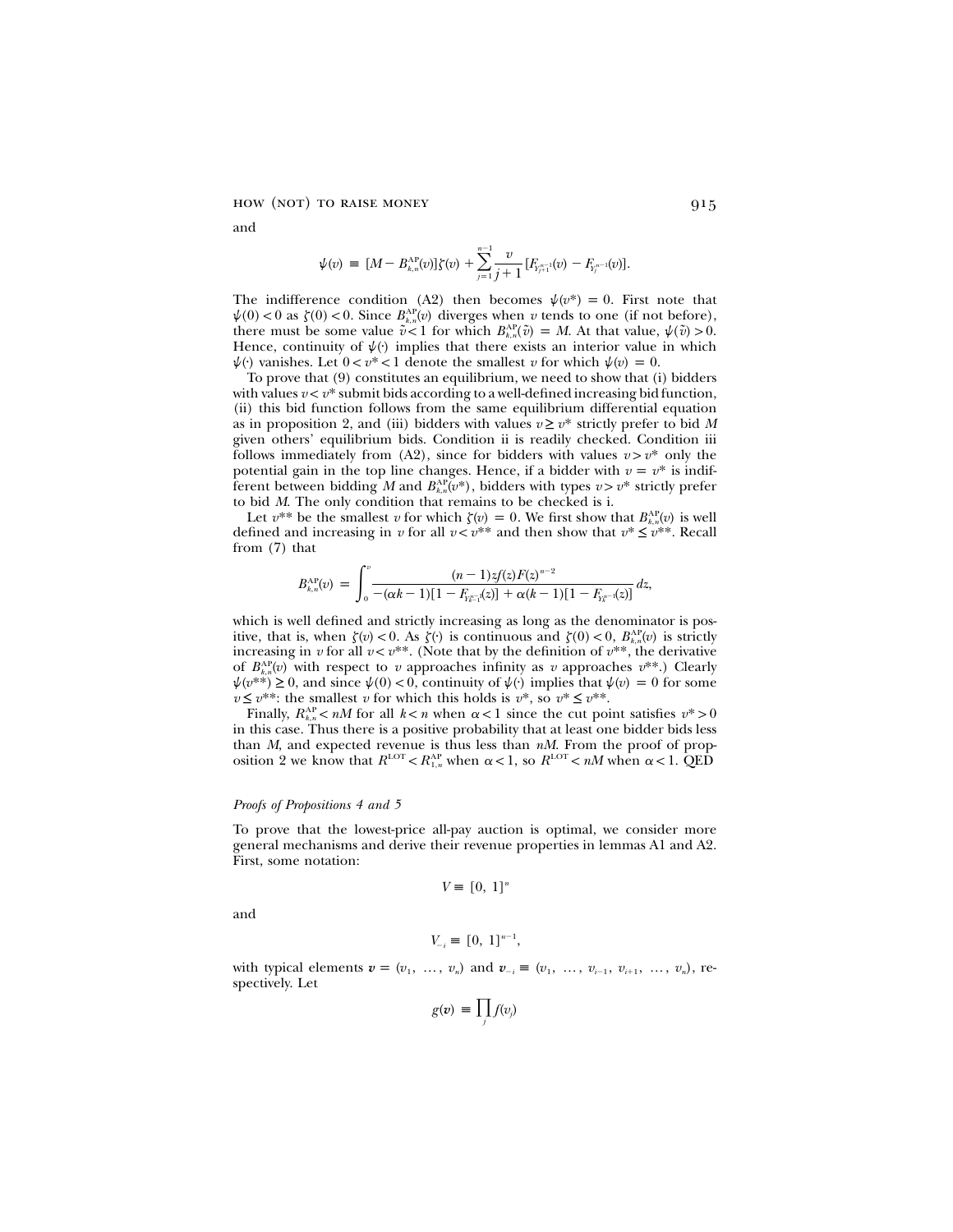be the joint density of *v*, and let

$$
g_{-i}(v_{-i}) = \prod_{j \neq i} f(v_j)
$$

be the joint density of  $v_{-i}$ . We define the marginal revenue  $MR_i(v_i) = v_i$  ${[(1 - F(v_i)]}{f(v_i)}$  and assume that it is strictly increasing in  $v_i$ .

We follow Myerson (1981) closely. Using the revelation principle, we may assume, without loss of generality, that the seller considers feasible direct mechanisms only.<sup>13</sup> Let  $(p, x)$  denote a feasible direct mechanism, where  $p: V \rightarrow [0,$  $1]^n$  with  $\sum_i p_i(v) \leq 1$  and  $x: V \to \mathbb{R}^n$ . We interpret  $p_i(v)$  as the probability that bidder *i* wins and  $x_i(v)$  as the expected payments by *i* to the seller when the vector of values  $v = (v_1, \ldots, v_n)$  is truthfully announced. Given  $v_i$  bidder *i*'s interim utility under  $(p, x)$  is

$$
U_i(p, x, v_i) \equiv \int_{V_{-i}} \left[ v_i p_i(v) - x_i(v) + \alpha \sum_{j=1}^n x_j(v) \right] g_{-i}(v_{-i}) dv_{-i}.
$$
 (A3)

Similarly, the seller's expected utility is

$$
U_0(p, x) \equiv \int_{V} \sum_{i=1}^n x_i(v) g(v) dv.
$$

The following two lemmas will be used to solve the seller's problem.

LEMMA A1. Let  $(p, x)$  be a feasible direct revelation mechanism. Then the interim utility of  $(p, x)$  for bidder *i* is given by

$$
U_i(p, x, v_i) = U_i(p, x, 0) + \int_0^{v_i} Q_i(w) dw,
$$
 (A4)

with  $Q_i(v_i) \equiv E_{v_{-i}}\{p_i(v)\}.$ 

*Proof*. The proof follows in a straightforward manner from the incentive compatibility constraints (see Myerson 1981). QED

LEMMA A2. Let  $(p, x)$  be a feasible direct revelation mechanism. The seller's expected revenue from  $(p, x)$  is given by

$$
U_0(p, x) = \frac{E_v[\sum_{i=1}^n \text{MR}_i(v_i)p_i(v)] - \sum_{i=1}^n U_i(p, x, 0)}{1 - n\alpha}.
$$
 (A5)

*Proof.* Define  $X_i = \int_V x_i(v)g(v)dv$ ,  $W_i = \int_V v_i p_i(v)g(v)dv$ , and  $Y_i = \int_{V_i} U_i(p, x,$  $v_i$   $f(v_i)dv_i$ . By (A3), we have, for all *i*,

$$
Y_i = W_i - X_i + \alpha \sum_{j=1}^{n} X_j.
$$
 (A6)

<sup>13</sup> A direct mechanism is a mechanism in which bidders are simply asked to announce their values. We say that a mechanism is feasible if it satisfies individual rationality conditions, incentive compatibility conditions, and straightforward restrictions on the allocation rule.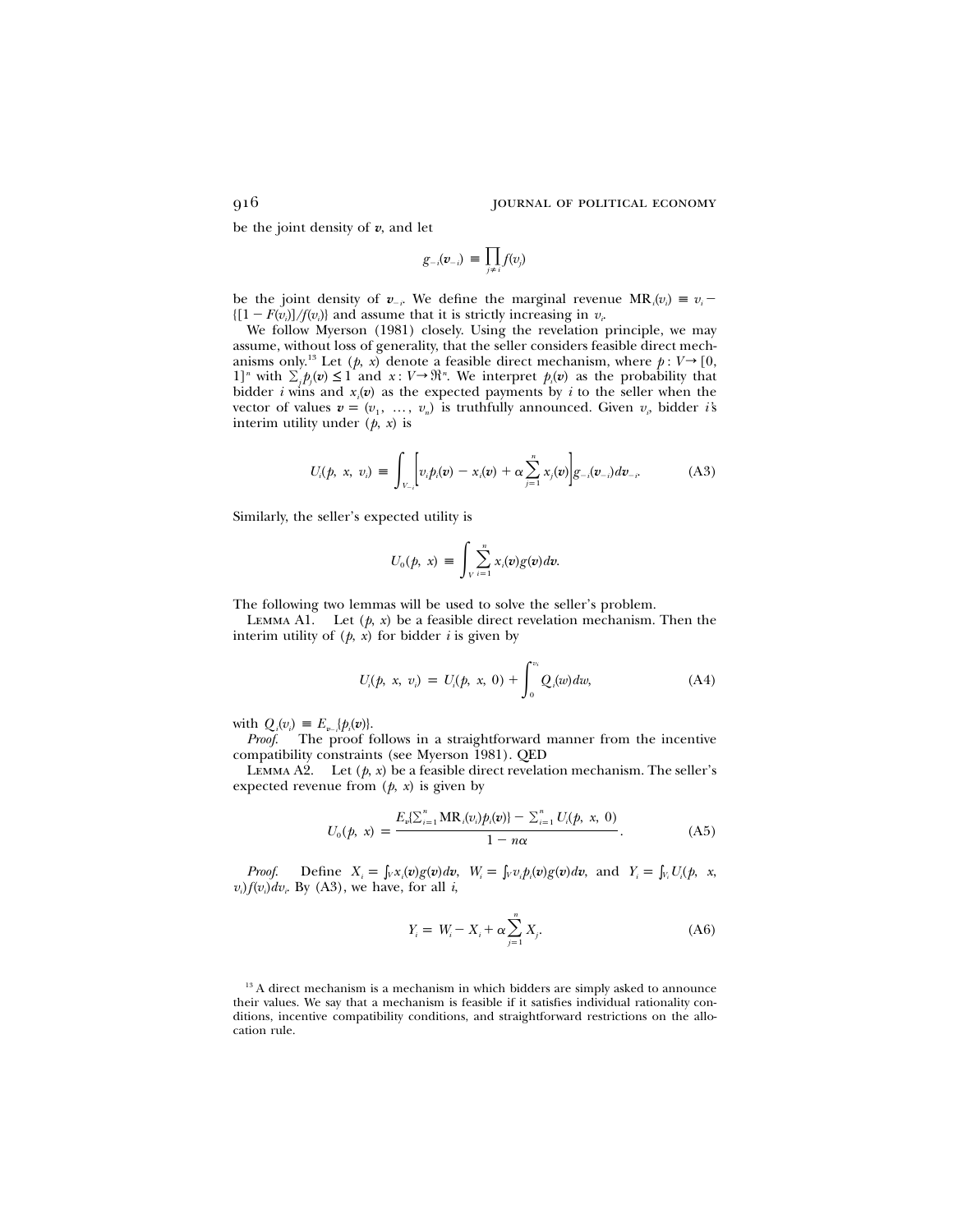Summing over *i* in (A6) and rearranging shows that the seller's expected revenue from a feasible direct revelation mechanism (*p*, *x*) is given by

$$
U_0(p, x) = \sum_{i=1}^n X_i = \frac{\sum_{i=1}^n W_i - \sum_{i=1}^n Y_i}{1 - n\alpha}.
$$
 (A7)

Taking the expectation of  $(A4)$  over  $v_i$  and using integration by parts, we obtain

$$
Y_i = U_i(p, x, 0) + E_{v_i} \bigg[ \frac{1 - F(v_i)}{f(v_i)} Q_i(v_i) \bigg],
$$

so that (A5) follows. QED

Now, using lemma A2, we prove propositions 4 and 5. From (A5), it is clear that a feasible auction mechanism is revenue maximizing if it (1) assigns the object to the bidder with the highest marginal revenue if the highest marginal revenue is positive and leaves the object in the hands of the seller otherwise, and (2) gives the lowest type zero expected utility.

We first prove proposition 4. Under the restriction that the seller cannot commit to keeping the good, a feasible auction mechanism is revenue maximizing if it assigns the good to the bidder with the highest marginal revenue (even if negative) and guarantees the lowest-type bidder zero expected utility. It is clear that  $B_{n,n}^{\text{AP}}(v)$  in (7) is strictly increasing in *v* since the denominator of the integrand in (7) is strictly positive when  $\alpha < 1/n$ . So the lowest-price auction assigns the object to the bidder with the highest value and, hence, to the bidder with the highest marginal revenue. Furthermore, a zero-type bidder bids zero according to (7), which sets the auction's revenue at zero, leaving the lowesttype bidder with zero expected utility. Hence, the lowest-price all-pay auction is revenue maximizing. (We have already shown that revenue increases with  $\alpha$  in the proof of proposition 2.)

Next we turn to proposition 5. In the equilibrium defined by (11), only bidders with values  $v > \hat{v}$  submit a bid according to a strictly increasing bid function whereas bidders with values  $v < \hat{v}$  abstain from bidding. Hence,  $\Gamma$  assigns the good only to bidders with positive marginal revenues (if at all). Moreover, the bidding function in  $(11)$  is strictly increasing in  $v$  so that the bidder with the highest marginal revenue receives the object. Finally, the expected utility of a bidder with the lowest type equals zero over both stages of  $\Gamma$  since

 $U(p, x, 0) = (n\alpha - 1)\varphi + \alpha r(n-1)[1 - F(\hat{v})] = 0$ 

by the definition of  $\varphi$ . The given strategies constitute a Bayesian Nash equilibrium, and when these are played,  $\Gamma$  maximizes (A5) and is thus optimal. Revenues increase with  $\alpha$  since the denominator of (A5) is decreasing in  $\alpha$ . QED

## **References**

- Baye, Michael R., Dan Kovenock, and Casper de Vries. 1998. "A General Linear Model of Contests." Manuscript, Dept. Econ., Indiana Univ.
- ———. 2000. "Comparative Analysis of Litigation Systems: An Auction-Theoretic Approach." Manuscript, Dept. Econ., Indiana Univ.
- Bergstrom, Theodore, Lawrence Blume, and Hal Varian. 1986. "On the Private Provision of Public Goods." *J. Public Econ.* 29 (February): 25–49.

Bulow, Jeremy, Ming Huang, and Paul Klemperer. 1999. "Toeholds and Takeovers." *J.P.E.* 107 (June): 427–54.